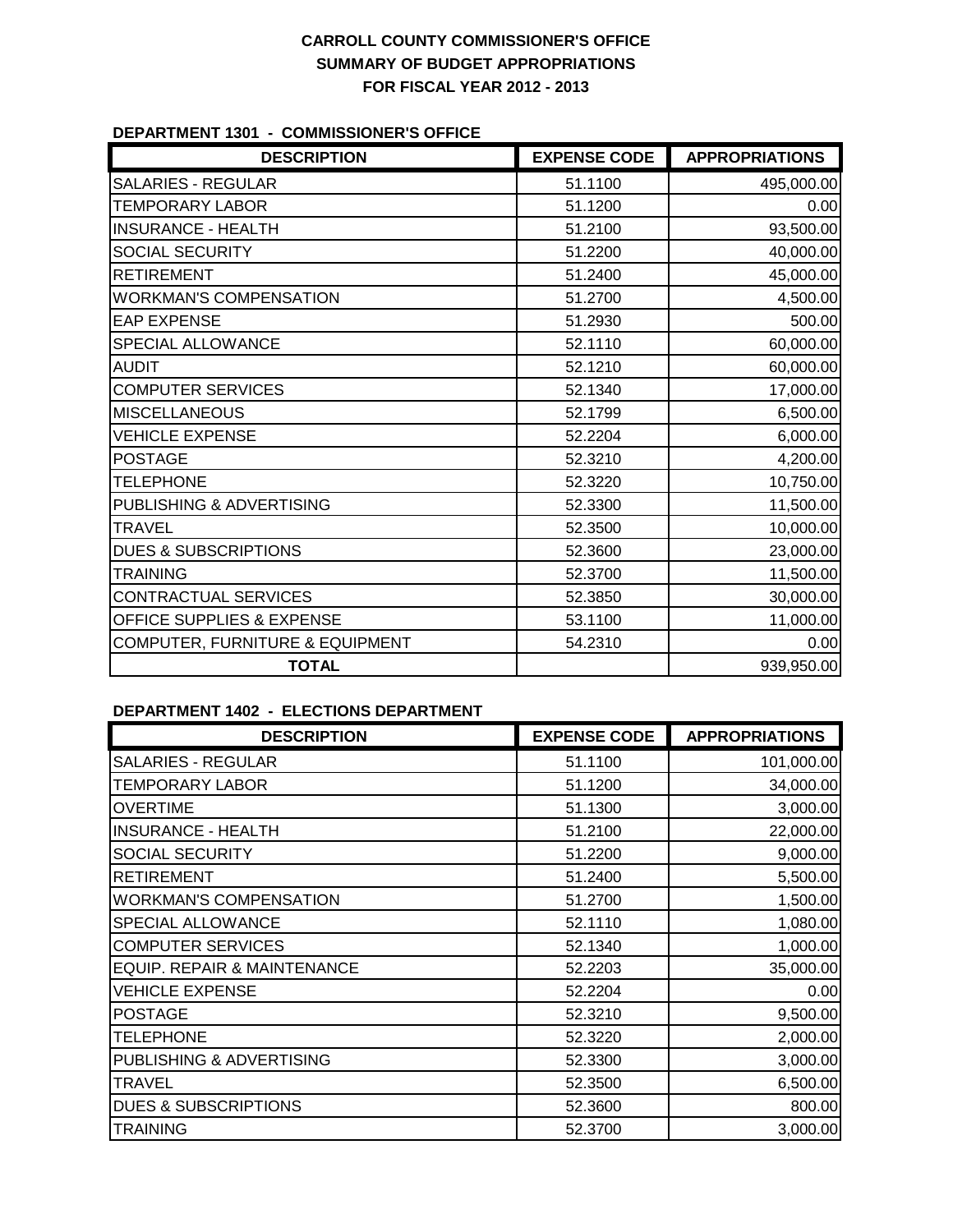| <b>ELECTION EXPENSES</b>             | 52.3950 | 265,000.00 |
|--------------------------------------|---------|------------|
| <b>OFFICE SUPPLIES &amp; EXPENSE</b> | 53.1100 | 2,500.00   |
| COMPUTER, FURNITURE & EQUIPMENT      | 54.2310 | 5,000.00   |
| <b>TOTAL</b>                         |         | 510,380.00 |

### **DEPARTMENT 1501 - COUNTY GENERAL ADMINISTRATION**

| <b>DESCRIPTION</b>                         | <b>EXPENSE CODE</b> | <b>APPROPRIATIONS</b> |
|--------------------------------------------|---------------------|-----------------------|
| <b>SALARIES - REGULAR</b>                  | 51.1100             | 480,000.00            |
| <b>TEMPORARY LABOR</b>                     | 51.1200             | 1,500.00              |
| <b>OVERTIME</b>                            | 51.1300             | 1,500.00              |
| <b>INSURANCE - HEALTH</b>                  | 51.2100             | 110,000.00            |
| <b>SOCIAL SECURITY</b>                     | 51.2200             | 39,000.00             |
| <b>RETIREMENT</b>                          | 51.2400             | 26,750.00             |
| <b>WORKMAN'S COMPENSATION</b>              | 51.2700             | 8,000.00              |
| <b>EMPLOYMENT PHYSICALS</b>                | 51.2920             | 0.00                  |
| <b>EAP EXPENSE</b>                         | 51.2930             | 500.00                |
| <b>WELLNESS PROGRAM</b>                    | 52.1000             | 25,000.00             |
| <b>COMPUTER SERVICES</b>                   | 52.1340             | 2,000.00              |
| <b>MISCELLANEOUS</b>                       | 52.1799             | 5,000.00              |
| <b>BUILDING REPAIR &amp; MAINTENANCE</b>   | 52.2201             | 115,000.00            |
| EQUIP. REPAIR & MAINTENANCE                | 52.2203             | 4,500.00              |
| <b>LEASED EQUIPMENT</b>                    | 52.2330             | 10,000.00             |
| <b>POSTAGE</b>                             | 52.3210             | 7,500.00              |
| <b>TELEPHONE</b>                           | 52.3220             | 8,700.00              |
| <b>TRAVEL</b>                              | 52.3500             | 1,250.00              |
| DUES AND SUBSCRIPTIONS                     | 52.3600             | 500.00                |
| <b>TRAINING</b>                            | 52.3700             | 1,500.00              |
| CONTRACTUAL SERVICES                       | 52.3850             | 52,000.00             |
| OFFICE SUPPLIES & EXPENSE                  | 53.1100             | 12,000.00             |
| SUPPLIES, NON-OFFICE                       | 53.1110             | 10,000.00             |
| <b>UTILITIES</b>                           | 53.1200             | 300,000.00            |
| OFFICE SUPPLY - INVENTORY                  | 53.1500             | 10,000.00             |
| NON-OFFICE SUPPLY INVENTORY                | 53.1590             | 20,000.00             |
| <b>EQUIPMENT PURCHASES</b>                 | 54.2110             | 0.00                  |
| <b>COMPUTER, FURNITURE &amp; EQUIPMENT</b> | 54.2310             | 0.00                  |
| <b>TOTAL</b>                               |                     | 1,252,200.00          |

### **DEPARTMENT 1517 - FINANCIAL ADMIN-PURCHASING**

| <b>DESCRIPTION</b>            | <b>EXPENSE CODE</b> | <b>APPROPRIATIONS</b> |
|-------------------------------|---------------------|-----------------------|
| <b>SALARIES - REGULAR</b>     | 51.1100             | 131,800.00            |
| <b>TEMPORARY LABOR</b>        | 51.1200             | 0.00                  |
| <b>OVERTIME</b>               | 51.1300             | 0.00                  |
| <b>INSURANCE - HEALTH</b>     | 51.2100             | 32,500.00             |
| <b>SOCIAL SECURITY</b>        | 51.2200             | 10,500.00             |
| <b>RETIREMENT</b>             | 51.2400             | 5,500.00              |
| <b>WORKMAN'S COMPENSATION</b> | 51.2700             | 1,500.00              |
| <b>EAP EXPENSE</b>            | 51.2930             | 0.00                  |
| <b>COMPUTER SERVICES</b>      | 52.1340             | 2,500.00              |
| EQUIP. REPAIR & MAINTENANCE   | 52.2203             | 1,000.00              |
| <b>POSTAGE</b>                | 52.3210             | 300.00                |
| <b>TELEPHONE</b>              | 52.3220             | 1,950.00              |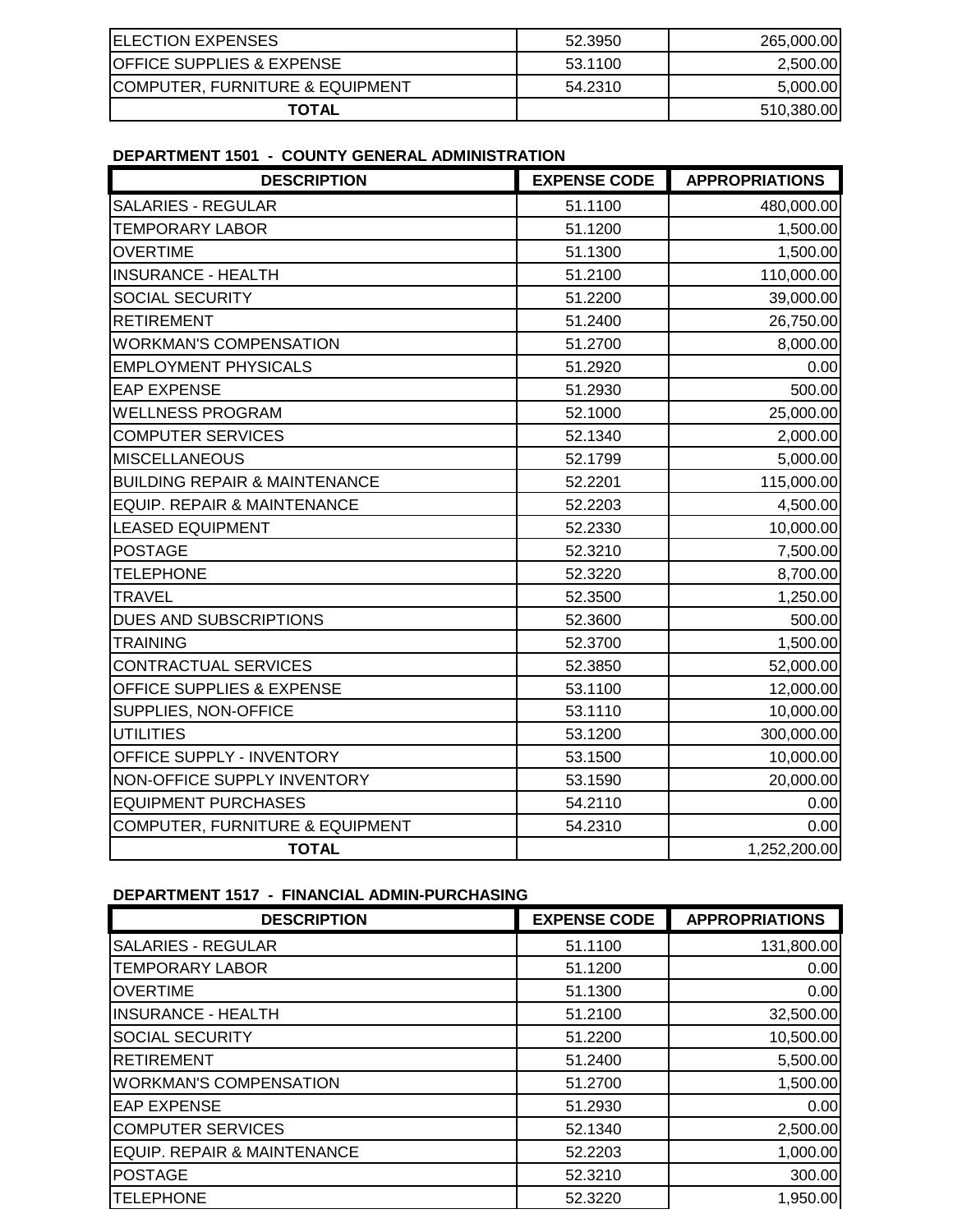| <b>TOTAL</b>                         |         | 199,250.00 |
|--------------------------------------|---------|------------|
| COMPUTER, FURNITURE & EQUIPMENT      | 54.2310 | 650.00     |
| <b>OFFICE SUPPLIES &amp; EXPENSE</b> | 53.1100 | 3,500.00   |
| CONTRACTUAL SERVICES                 | 52.3850 | 800.00     |
| <b>TRAINING</b>                      | 52.3700 | 1,500.00   |
| <b>DUES &amp; SUBSCRIPTIONS</b>      | 52,3600 | 750.00     |
| <b>TRAVEL</b>                        | 52,3500 | 1,500.00   |
| <b>PUBLISHING &amp; ADVERTISING</b>  | 52,3300 | 3,000.00   |

## **DEPARTMENT 1530 - GENERAL ADMIN-LAW**

| <b>DESCRIPTION</b>                         | <b>EXPENSE CODE</b> | <b>APPROPRIATIONS</b> |
|--------------------------------------------|---------------------|-----------------------|
| <b>SALARIES - REGULAR</b>                  | 51.1100             | 0.00                  |
| <b>TEMPORARY LABOR</b>                     | 51.1200             | 0.00                  |
| <b>INSURANCE - HEALTH</b>                  | 51.2100             | 0.00                  |
| SOCIAL SECURITY                            | 51.2200             | 0.00                  |
| <b>RETIREMENT</b>                          | 51.2400             | 0.00                  |
| <b>WORKMAN'S COMPENSATION</b>              | 51.2700             | 0.00                  |
| <b>LEGAL SERVICES</b>                      | 52.1240             | 30,000.00             |
| <b>VEHICLE EXPENSE</b>                     | 52.2204             | 0.00                  |
| <b>MISCELLANEOUS</b>                       | 52.1799             | 0.00                  |
| <b>POSTAGE</b>                             | 52.3210             | 0.00                  |
| <b>TELEPHONE</b>                           | 52.3220             | 0.00                  |
| PUBLISHING & ADVERTISING                   | 52.3300             | 0.00                  |
| <b>DUES &amp; SUBSCRIPTIONS</b>            | 52,3600             | 0.00                  |
| <b>TRAINING</b>                            | 52.3700             | 0.00                  |
| CONTRACTUAL SERVICES                       | 52.3850             | 145,000.00            |
| OFFICE SUPPLIES & EXPENSE                  | 53.1100             | 0.00                  |
| <b>COMPUTER, FURNITURE &amp; EQUIPMENT</b> | 54.2310             | 0.00                  |
| <b>TOTAL</b>                               |                     | 175,000.00            |

#### **DEPARTMENT 1535 - GENERAL ADMIN-DATA PROCESSING**

| <b>DESCRIPTION</b>                         | <b>EXPENSE CODE</b> | <b>APPROPRIATIONS</b> |
|--------------------------------------------|---------------------|-----------------------|
| <b>SALARIES - REGULAR</b>                  | 51.1100             | 85,000.00             |
| <b>INSURANCE - HEALTH</b>                  | 51.2100             | 15,600.00             |
| <b>SOCIAL SECURITY</b>                     | 51.2200             | 6,000.00              |
| <b>RETIREMENT</b>                          | 51.2400             | 4,000.00              |
| <b>WORKMAN'S COMPENSATION</b>              | 51.2700             | 1,500.00              |
| <b>COMPUTER SERVICES</b>                   | 52.1340             | 35,000.00             |
| <b>VEHICLE EXPENSE</b>                     | 52.2204             | 500.00                |
| <b>POSTAGE</b>                             | 52.3210             | 100.00                |
| <b>TELEPHONE</b>                           | 52,3220             | 2,500.00              |
| TRAVEL                                     | 52,3500             | 1,000.00              |
| <b>DUES &amp; SUBSCRIPTIONS</b>            | 52.3600             | 2,800.00              |
| <b>TRAINING</b>                            | 52,3700             | 1,500.00              |
| <b>OFFICE SUPPLICE &amp; EXPENSE</b>       | 53.1100             | 400.00                |
| <b>GAS AND OIL</b>                         | 53.1270             | 1,500.00              |
| <b>COMPUTER, FURNITURE &amp; EQUIPMENT</b> | 54.2310             | 7,000.00              |
| <b>TOTAL</b>                               |                     | 164,400.00            |

## **DEPARTMENT 1545 - GENERAL ADMIN-TAX COMMISSIONER**

| <b>DESCRIPTION</b> | <b>PENSE CODE</b> | ROPRIATIONS |
|--------------------|-------------------|-------------|
|                    |                   |             |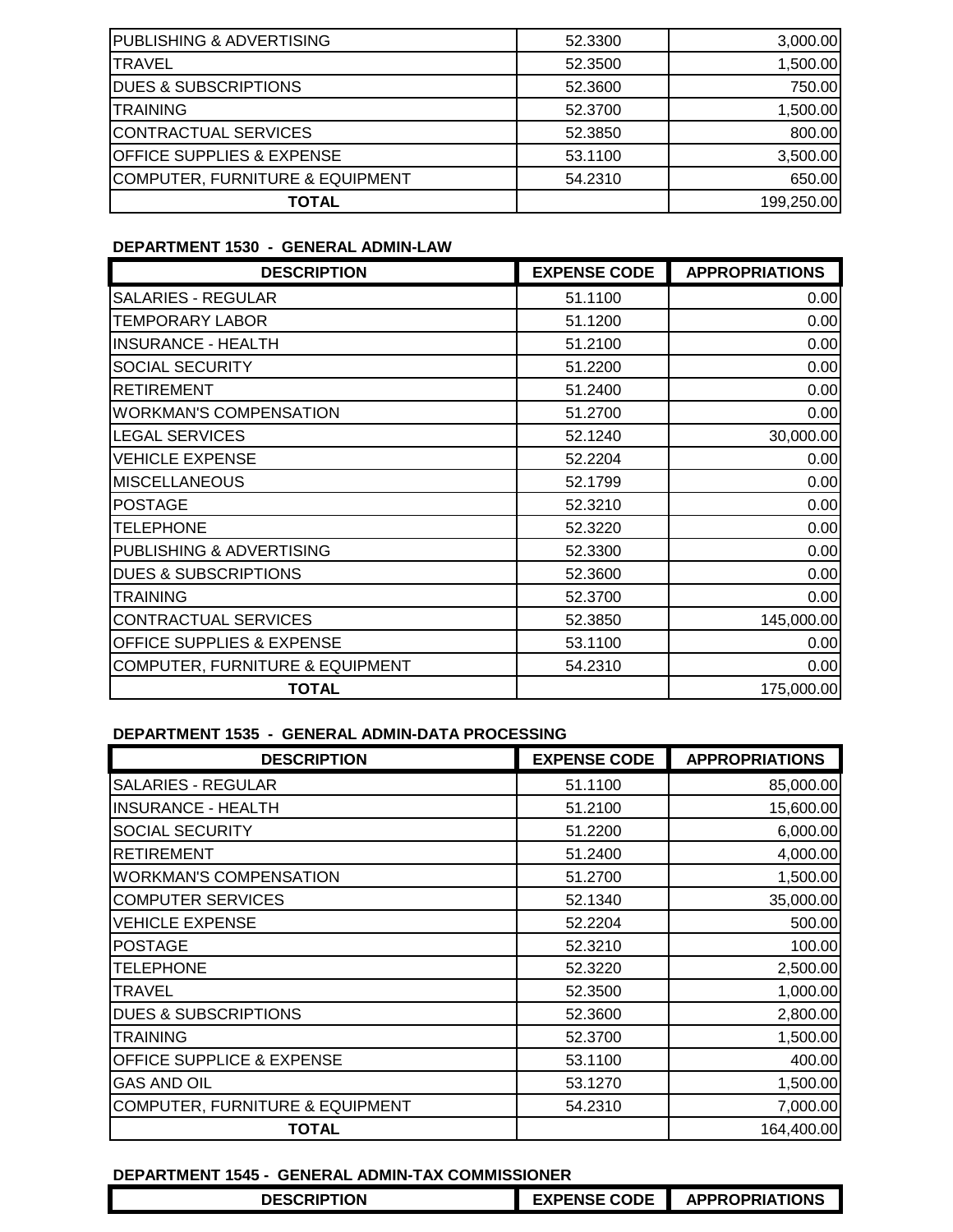| <b>SALARIES - REGULAR</b>                  | 51.1100 | 472,000.00 |
|--------------------------------------------|---------|------------|
| <b>TEMPORARY LABOR</b>                     | 51.1200 | 1,000.00   |
| <b>OVERTIME</b>                            | 51.1300 | 1,500.00   |
| <b>INSURANCE - HEALTH</b>                  | 51.2100 | 158,500.00 |
| <b>SOCIAL SECURITY</b>                     | 51.2200 | 34,000.00  |
| <b>RETIREMENT</b>                          | 51.2400 | 34,500.00  |
| <b>WORKMAN'S COMPENSATION</b>              | 51.2700 | 5,250.00   |
| <b>EMPLOYMENT PHYSICALS</b>                | 51.2920 | 0.00       |
| <b>EAP EXPENSE</b>                         | 51.2930 | 200.00     |
| <b>AUDIT</b>                               | 52.1210 | 17,000.00  |
| <b>LEGAL SERVICES</b>                      | 52.1240 | 0.00       |
| <b>COMPUTER SERVICES</b>                   | 52.1340 | 34,000.00  |
| <b>POSTAGE</b>                             | 52.3210 | 45,000.00  |
| <b>TELEPHONE</b>                           | 52.3220 | 3,250.00   |
| PUBLISHING & ADVERTISING                   | 52.3300 | 12,000.00  |
| <b>TRAVEL</b>                              | 52.3500 | 3,000.00   |
| <b>TRAINING</b>                            | 52.3700 | 2,000.00   |
| <b>CONTRACTUAL SERVICES</b>                | 52.3850 | 24,000.00  |
| OFFICE SUPPLIES & EXPENSE                  | 53.1100 | 10,000.00  |
| <b>COMPUTER, FURNITURE &amp; EQUIPMENT</b> | 54.2310 | 0.00       |
| <b>TOTAL</b>                               |         | 857,200.00 |

# **DEPARTMENT 1550 - GENERAL ADMIN-TAX ASSESSOR**

| <b>DESCRIPTION</b>                        | <b>EXPENSE CODE</b> | <b>APPROPRIATIONS</b> |
|-------------------------------------------|---------------------|-----------------------|
| <b>SALARIES - REGULAR</b>                 | 51.1100             | 615,000.00            |
| <b>TEMPORARY LABOR</b>                    | 51.1200             | 3,600.00              |
| <b>OVERTIME</b>                           | 51.1300             | 12,000.00             |
| <b>INSURANCE - HEALTH</b>                 | 51.2100             | 191,500.00            |
| SOCIAL SECURITY                           | 51.2200             | 49,200.00             |
| <b>RETIREMENT</b>                         | 51.2400             | 52,000.00             |
| <b>WORKMAN'S COMPENSATION</b>             | 51.2700             | 10,000.00             |
| <b>EMPLOYMENT PHYSICALS</b>               | 51.2920             | 0.00                  |
| <b>EAP EXPENSE</b>                        | 51.2930             | 200.00                |
| <b>BOARD OF ASSESSORS</b>                 | 52.1110             | 6,000.00              |
| <b>COMPUTER SERVICES</b>                  | 52.1340             | 1,000.00              |
| <b>EQUIPMENT REPAIR &amp; MAINTENANCE</b> | 52.2203             | 1,600.00              |
| <b>VEHICLE EXPENSE</b>                    | 52.2204             | 3,000.00              |
| <b>POSTAGE</b>                            | 52.3210             | 33,190.00             |
| <b>TELEPHONE</b>                          | 52.3220             | 4,000.00              |
| <b>TRAVEL</b>                             | 52.3500             | 4,500.00              |
| <b>DUES &amp; SUBSCRIPTIONS</b>           | 52.3600             | 5,710.00              |
| <b>TRAINING</b>                           | 52.3700             | 1,500.00              |
| CONTRACTUAL SERVICES                      | 52.3850             | 16,500.00             |
| <b>OFFICE SUPPLIES &amp; EXPENSE</b>      | 53.1100             | 7,000.00              |
| SUPPLIES, NON-OFFICE                      | 53.1110             | 1,750.00              |
| <b>GAS &amp; OIL</b>                      | 53.1270             | 6,000.00              |
| <b>EQUIPMENT PURCHASES</b>                | 54.2110             | 0.00                  |
| COMPUTER, FURNITURE & EQUIPMENT           | 54.2310             | 0.00                  |
| <b>TOTAL</b>                              |                     | 1,025,250.00          |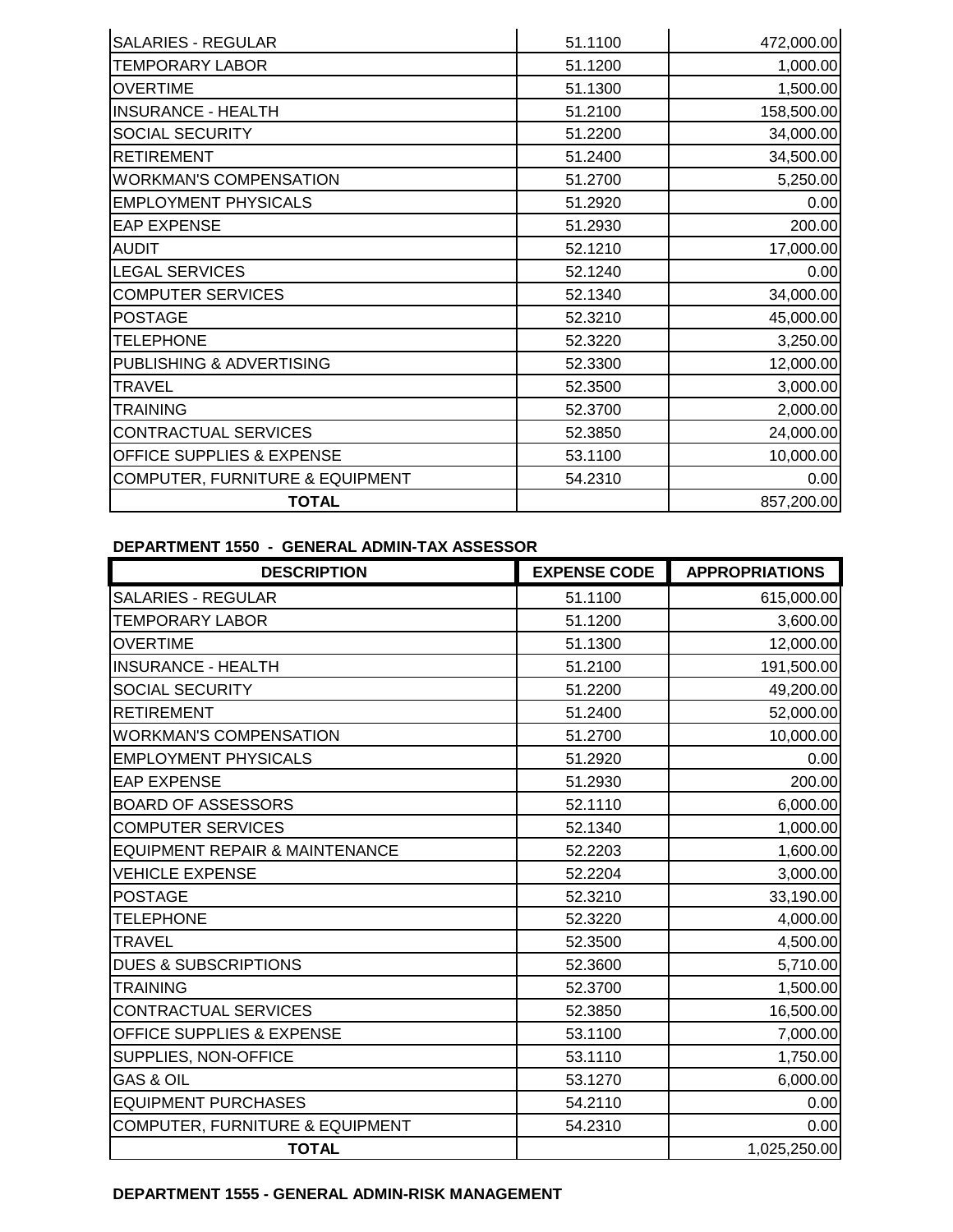| <b>DESCRIPTION</b>                         | <b>EXPENSE CODE</b> | <b>APPROPRIATIONS</b> |
|--------------------------------------------|---------------------|-----------------------|
| SOLID WASTE EMPLOYEE WAGES AND BENEFITS    | 51.1100             | 215,000.00            |
| E-911 EMPLOYEE WAGES AND BENEFITS          | 51.1199             | 1,112,000.00          |
| ELECTED OFFICIAL RETIREMENT                | 51.2410             | 0.00                  |
| <b>UNEMPLOYMENT</b>                        | 51.2600             | 5,000.00              |
| <b>LAW LIBRARY</b>                         | 52.1250             | 0.00                  |
| <b>MISCELLANEOUS</b>                       | 52.1799             | 15,500.00             |
| <b>VICTIM'S EMERGENCY FUND</b>             | 52.3006             | 2,500.00              |
| CHILD ABUSE ACT                            | 52.3008             | 2,500.00              |
| <b>INSURANCE, LIABILITY</b>                | 52.3100             | 448,000.00            |
| <b>INSURANCE, AUTO</b>                     | 52.3120             | 343,000.00            |
| <b>BONDS</b>                               | 52.3130             | 4,500.00              |
| PEACE OFFICER TRAINING                     | 52.3710             | 0.00                  |
| CONTRACTUAL SERVICES                       | 52.3850             | 8,500.00              |
| <b>COMPUTER, FURNITURE &amp; EQUIPMENT</b> | 54.2310             | 0.00                  |
| DAMAGE SETTLEMENTS                         | 55.2210             | 75,000.00             |
| <b>CONTINGENCY</b>                         | 57.9990             | 300,000.00            |
| OPERATING TRANSFER OUT                     | 61.1000             | 0.00                  |
| <b>TOTAL</b>                               |                     | 2,531,500.00          |

### **DEPARTMENT 2150 - SUPERIOR COURT**

| <b>DESCRIPTION</b>                   | <b>EXPENSE CODE</b> | <b>APPROPRIATIONS</b> |
|--------------------------------------|---------------------|-----------------------|
| <b>SALARIES - REGULAR</b>            | 51.1100             | 80,000.00             |
| <b>SALARY SUPPLEMENTS</b>            | 51.1110             | 12,000.00             |
| <b>BAILIFF'S PAY</b>                 | 51.1120             | 65,000.00             |
| <b>INSURANCE - HEALTH</b>            | 51.2100             | 0.00                  |
| <b>SOCIAL SECURITY</b>               | 51.2200             | 6,000.00              |
| <b>RETIREMENT</b>                    | 51.2400             | 0.00                  |
| <b>WORKMAN'S COMPENSATION</b>        | 51.2700             | 0.00                  |
| <b>COMPUTER SERVICES</b>             | 52.1340             | 150.00                |
| <b>DRUG COURT</b>                    | 52.3001             | 125,000.00            |
| <b>COURT REPORTER'S FEES</b>         | 52.3002             | 130,000.00            |
| PUBLIC DEFENDER, COURT APPOINTED     | 52.3003             | 0.00                  |
| PUBLIC DEFENDER EXPENSES             | 52.3004             | 8,000.00              |
| OTHER COURT COSTS                    | 52.3005             | 15,000.00             |
| PER DIEM, JURORS                     | 52.3007             | 90,000.00             |
| <b>POSTAGE</b>                       | 52.3210             | 2,500.00              |
| <b>TELEPHONE</b>                     | 52.3220             | 5,000.00              |
| <b>TRAVEL</b>                        | 52.3500             | 500.00                |
| <b>DUES &amp; SUBSCRIPTIONS</b>      | 52.3600             | 1,200.00              |
| <b>TRAINING</b>                      | 52.3700             | 6,500.00              |
| <b>OFFICE SUPPLIES &amp; EXPENSE</b> | 53.1100             | 6,500.00              |
| <b>MISCELLANEOUS</b>                 | 53.1799             | 200.00                |
| COMPUTER, FURNITURE & EQUIPMENT      | 54.2310             | 0.00                  |
| <b>TOTAL</b>                         |                     | 553,550.00            |

# **DEPARTMENT 2180 - CLERK OF SUPERIOR COURT**

| <b>DESCRIPTION</b>      | <b>EXPENSE CODE</b> | <b>APPROPRIATIONS</b> |
|-------------------------|---------------------|-----------------------|
| ISALARIES - REGULAR     | 51.1100             | 612,000.00            |
| <b>ITEMPORARY LABOR</b> | 51.1200             | 45,000.00             |
| <b>IOVERTIME</b>        | 51.1300             | 1,000.00              |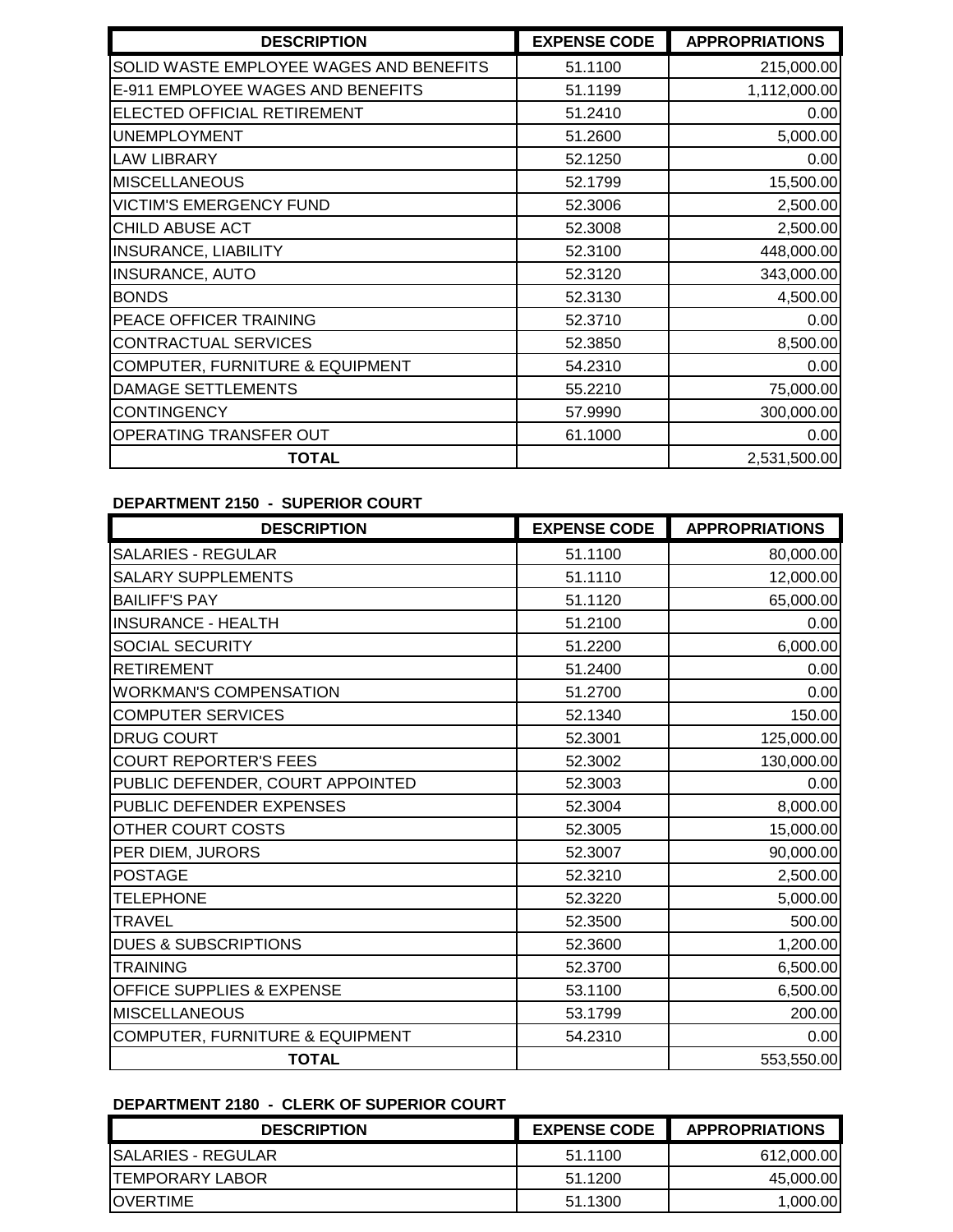| <b>INSURANCE - HEALTH</b>            | 51.2100 | 181,650.00   |
|--------------------------------------|---------|--------------|
| <b>SOCIAL SECURITY</b>               | 51.2200 | 44,000.00    |
| <b>RETIREMENT</b>                    | 51.2400 | 43,000.00    |
| <b>WORKMAN'S COMPENSATION</b>        | 51.2700 | 7,500.00     |
| <b>EMPLOYMENT PHYSICALS</b>          | 51.2920 | 200.00       |
| <b>EAP EXPENSE</b>                   | 51.2930 | 250.00       |
| <b>BOARD OF EQUALIZATION EXPENSE</b> | 52.1120 | 9,100.00     |
| <b>AUDIT</b>                         | 52.1210 | 4,000.00     |
| <b>COMPUTER SERVICES</b>             | 52.1340 | 6,000.00     |
| EQUIPMENT REPAIR & MAINTENANCE       | 52.2203 | 1,500.00     |
| <b>POSTAGE</b>                       | 52.3210 | 14,000.00    |
| <b>TELEPHONE</b>                     | 52.3220 | 5,000.00     |
| <b>DUI PUBLISHING</b>                | 52.3310 | 100.00       |
| <b>TRAVEL</b>                        | 52.3500 | 1,000.00     |
| <b>TRAINING</b>                      | 52.3700 | 1,000.00     |
| CONTRACTUAL SERVICES                 | 52.3850 | 18,000.00    |
| OFFICE SUPPLIES & EXPENSE            | 53.1100 | 16,000.00    |
| COMPUTER, FURNITURE & EQUIPMENT      | 54.2310 | 2,500.00     |
| <b>TOTAL</b>                         |         | 1,012,800.00 |

### **DEPARTMENT 2200 - DISTRICT ATTORNEY**

| <b>DESCRIPTION</b>               | <b>EXPENSE CODE</b> | <b>APPROPRIATIONS</b> |
|----------------------------------|---------------------|-----------------------|
| <b>SALARIES - REGULAR</b>        | 51.1100             | 389,461.00            |
| <b>SALARY SUPPLEMENTS</b>        | 51.1110             | 35,400.00             |
| <b>SUPPORT SUPPLEMENT</b>        | 51.1220             | 0.00                  |
| <b>OVERTIME</b>                  | 51.1300             | 0.00                  |
| <b>INSURANCE - HEALTH</b>        | 51.2100             | 75,540.00             |
| <b>SOCIAL SECURITY</b>           | 51.2200             | 30,000.00             |
| <b>RETIREMENT</b>                | 51.2400             | 17,909.00             |
| <b>WORKMAN'S COMPENSATION</b>    | 51.2700             | 9,300.00              |
| <b>OFFICE RENT</b>               | 52.2310             | 0.00                  |
| <b>POSTAGE</b>                   | 52.3210             | 0.00                  |
| <b>TELEPHONE</b>                 | 52.3220             | 13,440.00             |
| <b>TRAVEL</b>                    | 52.3500             | 1,400.00              |
| <b>TRAINING</b>                  | 52,3700             | 0.00                  |
| <b>VICTIM - WITNESS PROGRAM</b>  | 52.3960             | 7,476.00              |
| <b>VICTIM - ADVOCATE PROGRAM</b> | 52.3961             | 167,220.00            |
| OFFICE SUPPLIES & EXPENSE        | 53.1100             | 34,110.00             |
| <b>TOTAL</b>                     |                     | 781,256.00            |

# **DEPARTMENT 2300 - STATE COURT**

| <b>DESCRIPTION</b>            | <b>EXPENSE CODE</b> | <b>APPROPRIATIONS</b> |
|-------------------------------|---------------------|-----------------------|
| <b>SALARIES - REGULAR</b>     | 51.1100             | 149,700.00            |
| <b>OVERTIME</b>               | 51.1300             | 0.00                  |
| <b>INSURANCE - HEALTH</b>     | 51.2100             | 22,000.00             |
| <b>SOCIAL SECURITY</b>        | 51.2200             | 12,000.00             |
| <b>RETIREMENT</b>             | 51.2400             | 11,250.00             |
| <b>WORKMAN'S COMPENSATION</b> | 51.2700             | 1,000.00              |
| <b>EAP EXPENSE</b>            | 51.2930             | 100.00                |
| <b>LAW REFERENCE BOOKS</b>    | 52.1250             | 400.00                |
| <b>COURT REPORTER'S FEES</b>  | 52.3002             | 17,500.00             |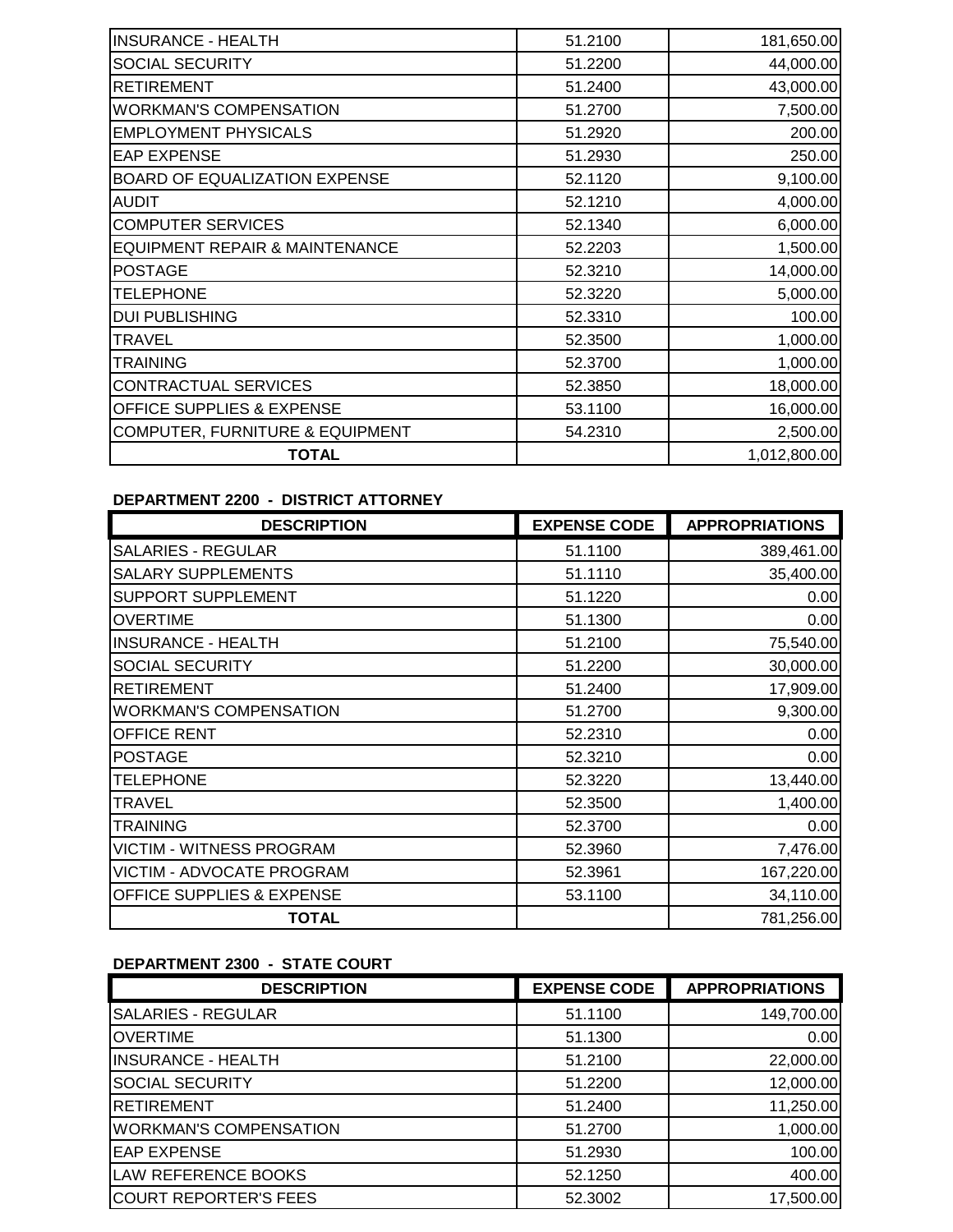| <b>TOTAL</b>                               |         | 342,207.00 |
|--------------------------------------------|---------|------------|
| <b>COMPUTER, FURNITURE &amp; EQUIPMENT</b> | 54.2310 | 0.00       |
| <b>OFFICE SUPPLIES &amp; EXPENSE</b>       | 53.1100 | 1,750.00   |
| CONTRACTUAL SERVICES                       | 52.3850 | 15,000.00  |
| <b>TRAINING</b>                            | 52.3700 | 657.00     |
| <b>DUES &amp; SUBSCRIPTIONS</b>            | 52.3600 | 400.00     |
| <b>TRAVEL</b>                              | 52.3500 | 0.00       |
| <b>TELEPHONE</b>                           | 52.3220 | 600.00     |
| <b>POSTAGE</b>                             | 52.3210 | 1,350.00   |
| PER DIEM, JURORS                           | 52,3007 | 12,500.00  |
| OTHER COURT COSTS                          | 52.3005 | 500.00     |
| <b>PUBLIC DEFENDER EXPENSE</b>             | 52.3004 | 95,500.00  |

### **DEPARTMENT 2310 - SOLICITOR**

| <b>DESCRIPTION</b>                         | <b>EXPENSE CODE</b> | <b>APPROPRIATIONS</b> |
|--------------------------------------------|---------------------|-----------------------|
| <b>SALARIES - REGULAR</b>                  | 51.1100             | 233,000.00            |
| <b>TEMPORARY LABOR</b>                     | 51.1200             | 0.00                  |
| <b>OVERTIME</b>                            | 51.1300             | 0.00                  |
| <b>INSURANCE - HEALTH</b>                  | 51.2100             | 57,750.00             |
| <b>SOCIAL SECURITY</b>                     | 51.2200             | 19,250.00             |
| <b>RETIREMENT</b>                          | 51.2400             | 17,000.00             |
| <b>WORKMAN'S COMPENSATION</b>              | 51.2700             | 3,000.00              |
| <b>EAP EXPENSE</b>                         | 51.2930             | 100.00                |
| <b>AUDIT</b>                               | 52.1210             | 2,000.00              |
| <b>COMPUTER SERVICES</b>                   | 52.1340             | 1,500.00              |
| OTHER COURT COSTS                          | 52.3005             | 2,000.00              |
| <b>POSTAGE</b>                             | 52.3210             | 1,000.00              |
| <b>TELEPHONE</b>                           | 52.3220             | 2,500.00              |
| <b>TRAVEL</b>                              | 52.3500             | 2,000.00              |
| <b>TRAINING</b>                            | 52.3700             | 1,750.00              |
| VICTIM - ADVOCATE PROGRAM                  | 52.3961             | 68,000.00             |
| OFFICE SUPPLIES & EXPENSE                  | 53.1100             | 3,000.00              |
| <b>COMPUTER, FURNITURE &amp; EQUIPMENT</b> | 54.2310             | 2,500.00              |
| <b>TOTAL</b>                               |                     | 416,350.00            |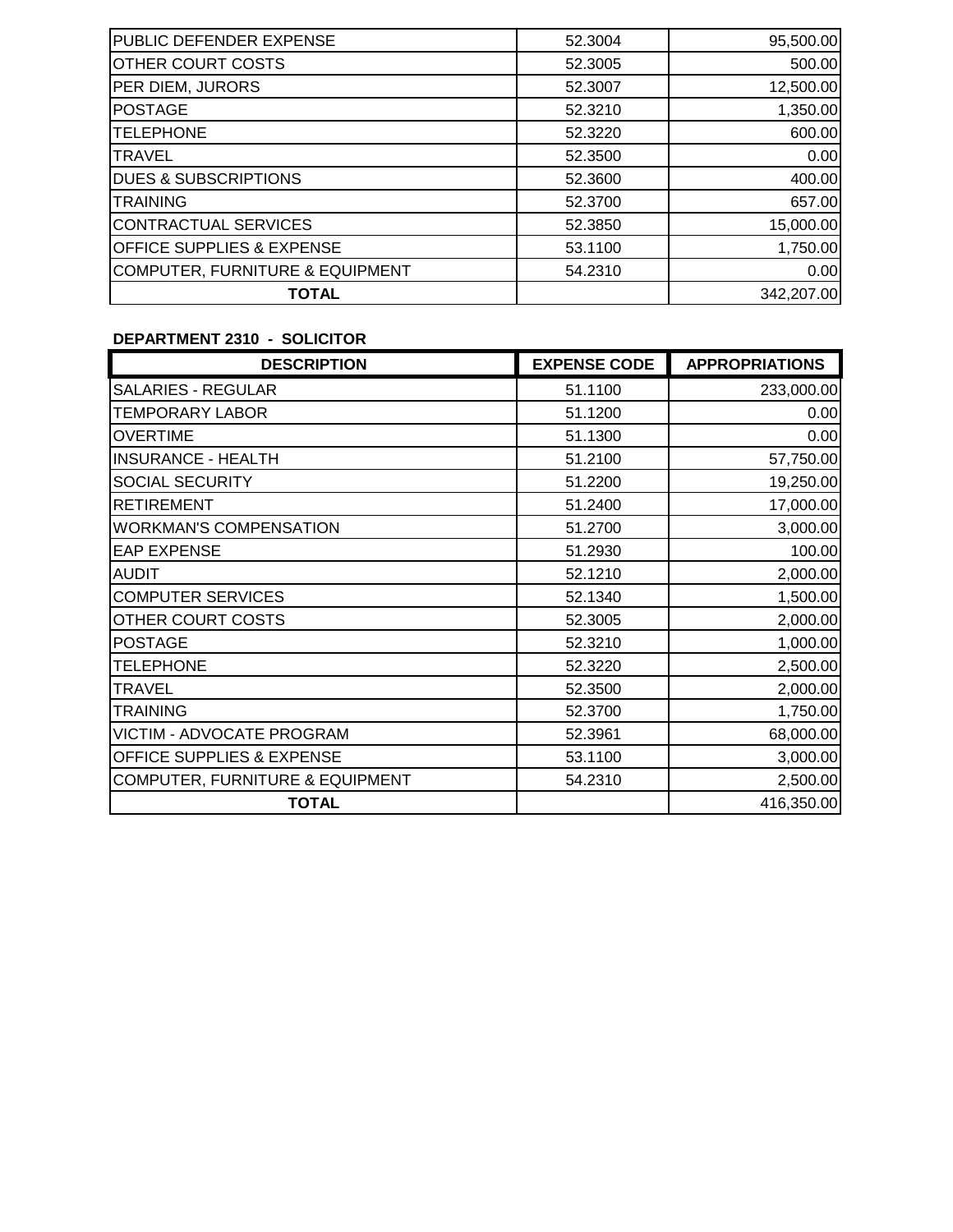## **DEPARTMENT 2400 - MAGISTRATE COURT**

| <b>DESCRIPTION</b>              | <b>EXPENSE CODE</b> | <b>APPROPRIATIONS</b> |
|---------------------------------|---------------------|-----------------------|
| <b>SALARIES - REGULAR</b>       | 51.1100             | 325,000.00            |
| <b>MAGISTRATE JUDGE</b>         | 51.1130             | 34,200.00             |
| <b>TEMPORARY LABOR</b>          | 51.1200             | 34,000.00             |
| <b>OVERTIME</b>                 | 51.1300             | 500.00                |
| <b>INSURANCE - HEALTH</b>       | 51.2100             | 88,200.00             |
| <b>SOCIAL SECURITY</b>          | 51.2200             | 25,250.00             |
| <b>RETIREMENT</b>               | 51.2400             | 27,000.00             |
| <b>WORKMAN'S COMPENSATION</b>   | 51.2700             | 4,000.00              |
| <b>EMPLOYMENT PHYSICALS</b>     | 51.2920             | 0.00                  |
| <b>EAP EXPENSE</b>              | 51.2930             | 200.00                |
| <b>AUDIT</b>                    | 52.1210             | 2,300.00              |
| <b>LAW LIBRARY</b>              | 52.1250             | 250.00                |
| <b>COMPUTER SERVICES</b>        | 52.1340             | 2,000.00              |
| <b>VEHICLE EXPENSE</b>          | 52.2204             | 4,500.00              |
| OTHER COURT COSTS               | 52.3005             | 1,000.00              |
| <b>POSTAGE</b>                  | 52.3210             | 7,000.00              |
| <b>TELEPHONE</b>                | 52.3220             | 2,500.00              |
| <b>TRAVEL</b>                   | 52.3500             | 1,500.00              |
| <b>TRAINING</b>                 | 52.3700             | 2,500.00              |
| <b>CONTRACTUAL SERVICES</b>     | 52.3850             | 3,000.00              |
| OFFICE SUPPLIES & EXPENSE       | 53.1100             | 6,000.00              |
| COMPUTER, FURNITURE & EQUIPMENT | 54.2310             | 0.00                  |
| <b>TOTAL</b>                    |                     | 570,900.00            |

# **DEPARTMENT 2450 - PROBATE COURT**

| <b>DESCRIPTION</b>                        | <b>EXPENSE CODE</b> | <b>APPROPRIATIONS</b> |
|-------------------------------------------|---------------------|-----------------------|
| <b>SALARIES - REGULAR</b>                 | 51.1100             | 180,000.00            |
| <b>TEMPORARY LABOR</b>                    | 51.1200             | 64,000.00             |
| <b>OVERTIME</b>                           | 51.1300             | 0.00                  |
| <b>INSURANCE - HEALTH</b>                 | 51.2100             | 43,000.00             |
| <b>SOCIAL SECURITY</b>                    | 51.2200             | 19,000.00             |
| <b>RETIREMENT</b>                         | 51.2400             | 16,500.00             |
| <b>WORKMAN'S COMPENSATION</b>             | 51.2700             | 2,200.00              |
| <b>EAP EXPENSE</b>                        | 51.2930             | 250.00                |
| <b>AUDIT</b>                              | 52.1210             | 1,500.00              |
| <b>LEGAL SERVICES</b>                     | 52.1240             | 0.00                  |
| <b>COMPUTER SERVICES</b>                  | 52.1340             | 4,000.00              |
| PROGRAM EXPENSE - MENTAL HEALTH ADVOCATES | 52.1450             | 2,500.00              |
| <b>EQUIPMENT REPAIR &amp; MAINTENANCE</b> | 52.2203             | 2,500.00              |
| OTHER COURT COSTS                         | 52.3005             | 750.00                |
| <b>POSTAGE</b>                            | 52.3210             | 6,000.00              |
| <b>TELEPHONE</b>                          | 52.3220             | 1,600.00              |
| PUBLISHING & ADVERTISING                  | 52.3300             | 750.00                |
| <b>TRAVEL</b>                             | 52.3500             | 5,500.00              |
| <b>DUES &amp; SUBSCRIPTIONS</b>           | 52.3600             | 850.00                |
| <b>TRAINING</b>                           | 52.3700             | 1,100.00              |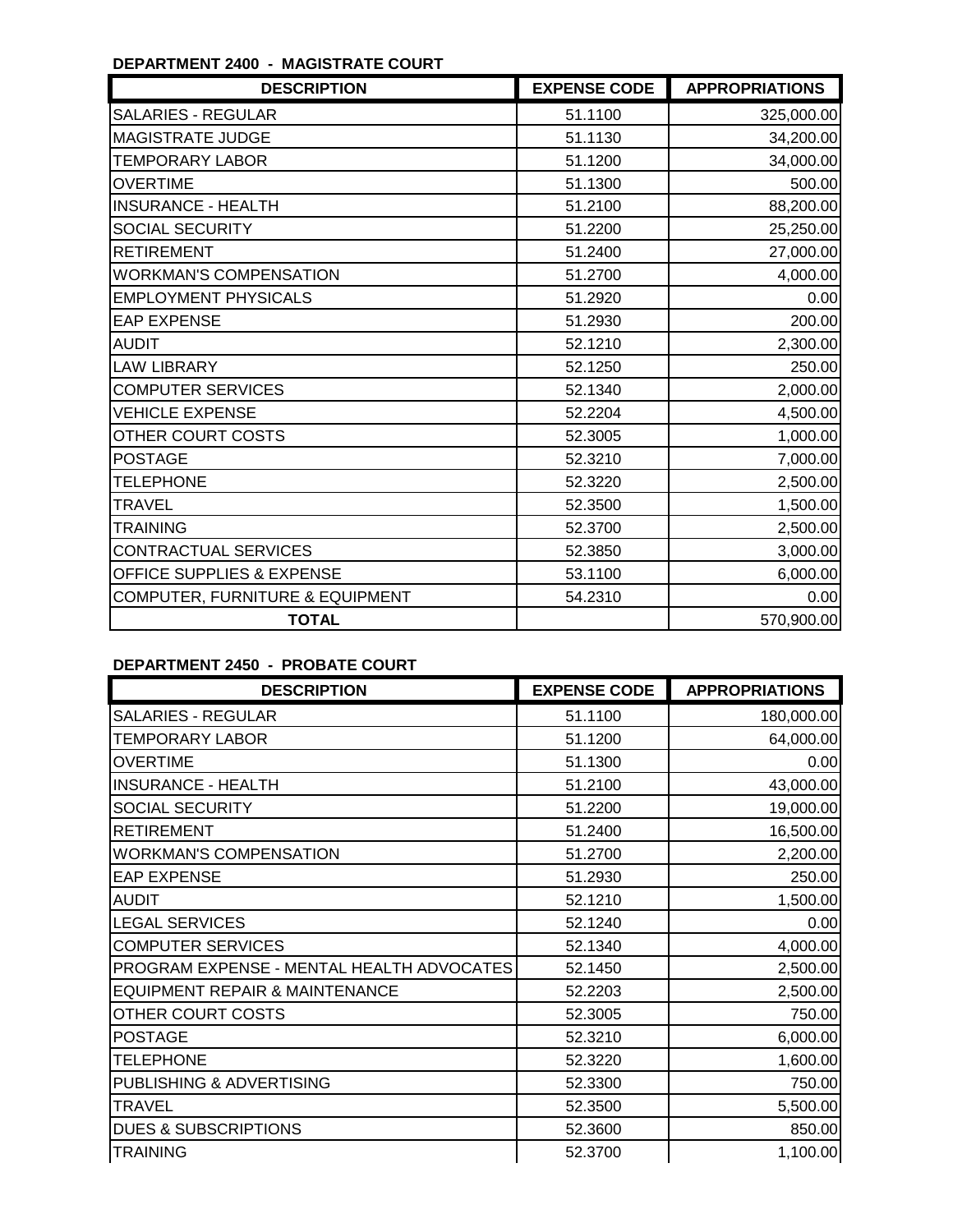| <b>CONTRACTUAL SERVICES</b>           | 52.3850 | 25,000.00         |
|---------------------------------------|---------|-------------------|
| <b>IOFFICE SUPPLIES &amp; EXPENSE</b> | 53.1100 | 6.500.00          |
| COMPUTER, FURNITURE & EQUIPMENT       | 54.2310 | 0.00 <sub>l</sub> |
| <b>TOTAL</b>                          |         | 383,500.00        |

#### **DEPARTMENT 2600 - JUVENILE COURT**

| <b>DESCRIPTION</b>                          | <b>EXPENSE CODE</b> | <b>APPROPRIATIONS</b> |
|---------------------------------------------|---------------------|-----------------------|
| <b>SALARIES - REGULAR</b>                   | 51.1100             | 230,000.00            |
| <b>TEMPORARY LABOR</b>                      | 51.1200             | 21,000.00             |
| <b>OVERTIME</b>                             | 51.1300             | 0.00                  |
| <b>INSURANCE - HEALTH</b>                   | 51.2100             | 64,000.00             |
| <b>SOCIAL SECURITY</b>                      | 51.2200             | 18,000.00             |
| <b>RETIREMENT</b>                           | 51.2400             | 11,000.00             |
| <b>WORKMAN'S COMPENSATION</b>               | 51.2700             | 4,000.00              |
| <b>EAP EXPENSE</b>                          | 51.2930             | 100.00                |
| JUVENILE MEDICAL CLEARANCE                  | 52.1221             | 7,000.00              |
| <b>COUNSELING SERVICES</b>                  | 52.1230             | 15,000.00             |
| <b>VEHICLE EXPENSE</b>                      | 52.2204             | 2,000.00              |
| <b>LEASED EQUIPMENT</b>                     | 52.2330             | 0.00                  |
| JUVENILE WELLNESS COURT                     | 52.3001             | 30,000.00             |
| <b>COURT REPORTER</b>                       | 52.3002             | 9,000.00              |
| OTHER COURT COSTS                           | 52.3005             | 204,000.00            |
| GRANT REIMBURSEMENT - JUVENILE COURT SYSTEN | 52.3006             | 145,000.00            |
| <b>POSTAGE</b>                              | 52.3210             | 1,800.00              |
| <b>TELEPHONE</b>                            | 52.3220             | 2,600.00              |
| TRAVEL                                      | 52.3500             | 500.00                |
| <b>TRAINING</b>                             | 52.3700             | 7,500.00              |
| CONTRACTUAL SERVICES                        | 52.3850             | 695.00                |
| OFFICE SUPPLIES & EXPENSE                   | 53.1100             | 10,000.00             |
| COMPUTER, FURNITURE & EQUIPMENT             | 54.2310             | 0.00                  |
| <b>TOTAL</b>                                |                     | 783,195.00            |

# **DEPARTMENT 2610 - ADA-JUVENILE COURT**

| <b>DESCRIPTION</b>          | <b>EXPENSE CODE</b> | <b>APPROPRIATIONS</b> |
|-----------------------------|---------------------|-----------------------|
| <b>CONTRACTUAL SERVICES</b> | 52.3850             | 25,000,00             |
| <b>TOTAL</b>                |                     | 25,000.00             |

## **DEPARTMENT 2800 - PUBLIC DEFENDER**

| <b>DESCRIPTION</b>               | <b>EXPENSE CODE</b> | <b>APPROPRIATIONS</b> |
|----------------------------------|---------------------|-----------------------|
| <b>SALARIES - REGULAR</b>        | 51.1100             | 446,552.00            |
| <b>SALARY SUPPLEMENTS</b>        | 51.1110             | 13,000.00             |
| <b>INSURANCE - HEALTH</b>        | 51.2100             | 125,000.00            |
| <b>SOCIAL SECURITY</b>           | 51.2200             | 50,000.00             |
| <b>RETIREMENT</b>                | 51.2400             | 39,000.00             |
| <b>WORKMAN'S COMPENSATION</b>    | 51.2700             | 19,963.00             |
| EQUIPMENT REPAIR AND MAINTENANCE | 52.2203             | 0.00                  |
| <b>OFFICE RENT</b>               | 52.2310             | 66,000.00             |
| <b>COURT REPORTER FEES</b>       | 52,3002             | 0.00                  |
| <b>POSTAGE</b>                   | 52.3210             | 3,300.00              |
| <b>TELEPHONE</b>                 | 52,3220             | 12,000.00             |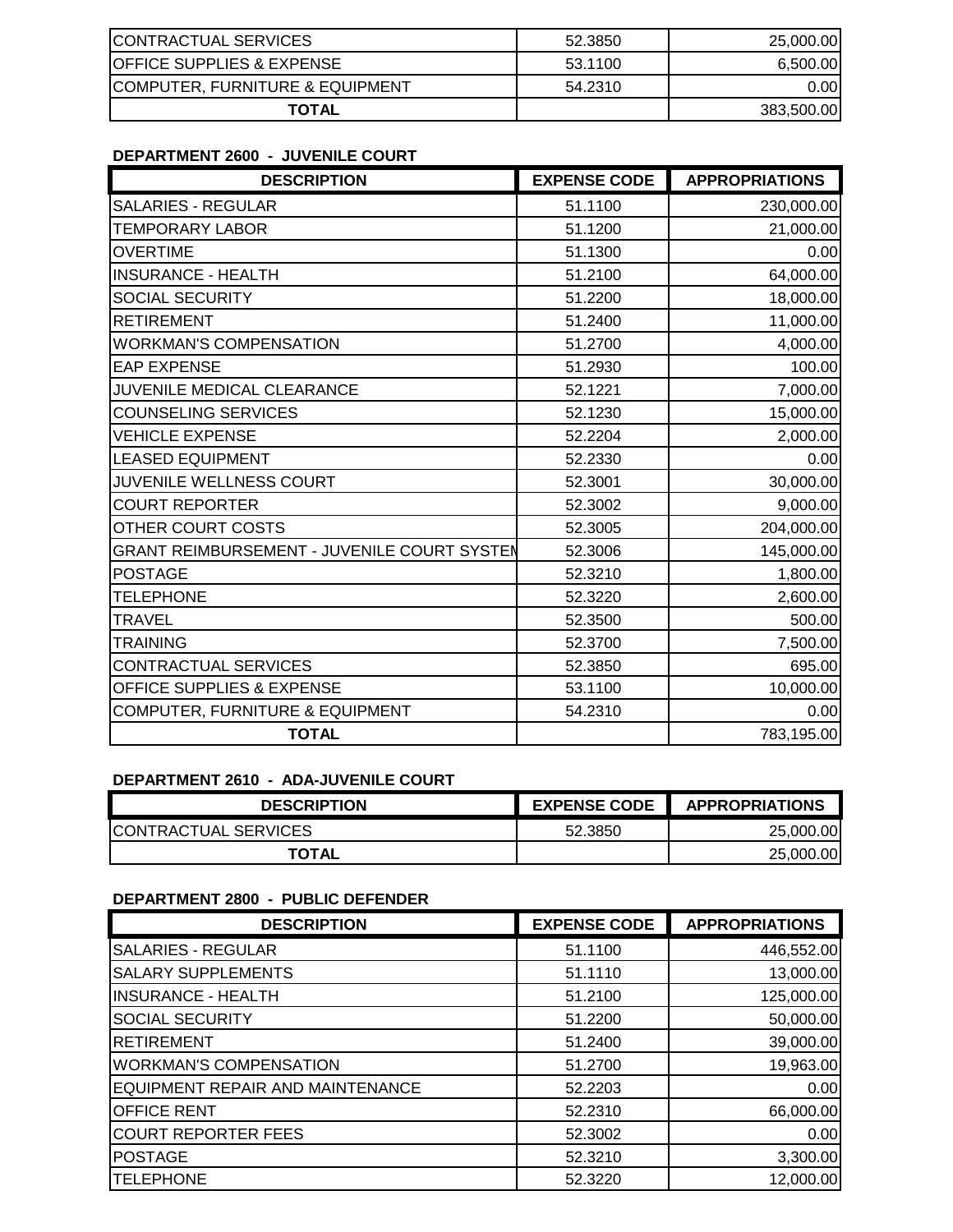| <b>IDUES AND SUBSCRIPTIONS</b>        | 52.3600 | 4.300.00   |
|---------------------------------------|---------|------------|
| <b>CONTRACTUAL SERVICES</b>           | 52.3850 | 34,026.00  |
| <b>IOFFICE SUPPLIES &amp; EXPENSE</b> | 53.1100 | 18,000.00  |
| <b>TOTAL</b>                          |         | 831,141.00 |

#### **DEPARTMENT 3300 - SHERIFF**

| <b>DESCRIPTION</b>                         | <b>EXPENSE CODE</b> | <b>APPROPRIATIONS</b> |
|--------------------------------------------|---------------------|-----------------------|
| <b>SALARIES - REGULAR</b>                  | 51.1100             | 6,714,000.00          |
| <b>OVERTIME</b>                            | 51.1300             | 475,000.00            |
| <b>INSURANCE - HEALTH</b>                  | 51.2100             | 2,029,000.00          |
| <b>SOCIAL SECURITY</b>                     | 51.2200             | 509,000.00            |
| <b>RETIREMENT</b>                          | 51.2400             | 445,000.00            |
| <b>WORKMAN'S COMPENSATION</b>              | 51.2700             | 175,000.00            |
| <b>EMPLOYMENT PHYSICAL</b>                 | 51.2920             | 2,600.00              |
| <b>EAP EXPENSE</b>                         | 51.2930             | 3,000.00              |
| <b>AUDIT</b>                               | 52.1210             | 3,000.00              |
| <b>MEDICAL SERVICES</b>                    | 52.1220             | 914,500.00            |
| <b>EXTRADITION EXPENSE</b>                 | 52.1320             | 7,000.00              |
| <b>COMPUTER SERVICES</b>                   | 52.1340             | 26,440.00             |
| K-9 PROGRAM EXPENSES                       | 52.1430             | 3,000.00              |
| <b>BUILDING REPAIR &amp; MAINTENANCE</b>   | 52.2201             | 110,000.00            |
| EQUIP. REPAIR & MAINTENANCE                | 52.2203             | 18,000.00             |
| <b>VEHICLE EXPENSE</b>                     | 52.2204             | 115,000.00            |
| <b>LEASED EQUIPMENT</b>                    | 52.2330             | 5,000.00              |
| <b>POSTAGE</b>                             | 52.3210             | 3,500.00              |
| <b>TELEPHONE</b>                           | 52.3220             | 30,000.00             |
| FILM, DEVELOPING                           | 52.3410             | 1,750.00              |
| <b>TRAVEL</b>                              | 52.3500             | 2,500.00              |
| <b>DUES &amp; SUBSCRIPTIONS</b>            | 52.3600             | 500.00                |
| <b>TRAINING</b>                            | 52.3700             | 39,000.00             |
| <b>CONTRACTUAL SERVICES</b>                | 52.3850             | 10,000.00             |
| OFFICE SUPPLIES & EXPENSE                  | 53.1100             | 20,000.00             |
| <b>UTILITIES</b>                           | 53.1200             | 475,000.00            |
| <b>GAS &amp; OIL</b>                       | 53.1270             | 290,000.00            |
| <b>FOOD &amp; KITCHEN SUPPLIES</b>         | 53.1300             | 530,000.00            |
| <b>UNIFORMS &amp; SUPPLIES</b>             | 53.1701             | 75,000.00             |
| <b>INMATE SUPPLIES</b>                     | 53.1704             | 4,851.00              |
| <b>MISCELLANEOUS</b>                       | 53.1799             | 1,000.00              |
| <b>COMPUTER, FURNITURE &amp; EQUIPMENT</b> | 54.2310             | 450.00                |
| <b>TOTAL</b>                               |                     | 13,038,091.00         |

# **DEPARTMENT 3410 - CORRECTIONAL ADMINISTRATION**

| <b>DESCRIPTION</b>            | <b>EXPENSE CODE</b> | <b>APPROPRIATIONS</b> |
|-------------------------------|---------------------|-----------------------|
| <b>SALARIES - REGULAR</b>     | 51.1100             | 1,626,212.00          |
| <b>OVERTIME</b>               | 51.1300             | 39,000.00             |
| <b>INSURANCE - HEALTH</b>     | 51.2100             | 503,328.00            |
| <b>SOCIAL SECURITY</b>        | 51.2200             | 118,892.00            |
| <b>RETIREMENT</b>             | 51.2400             | 87,652.00             |
| <b>WORKMAN'S COMPENSATION</b> | 51.2700             | 55,744.00             |
| <b>EMPLOYMENT PHYSICALS</b>   | 51.2920             | 1,250.00              |
| <b>EAP EXPENSE</b>            | 51.2930             | 1,000.00              |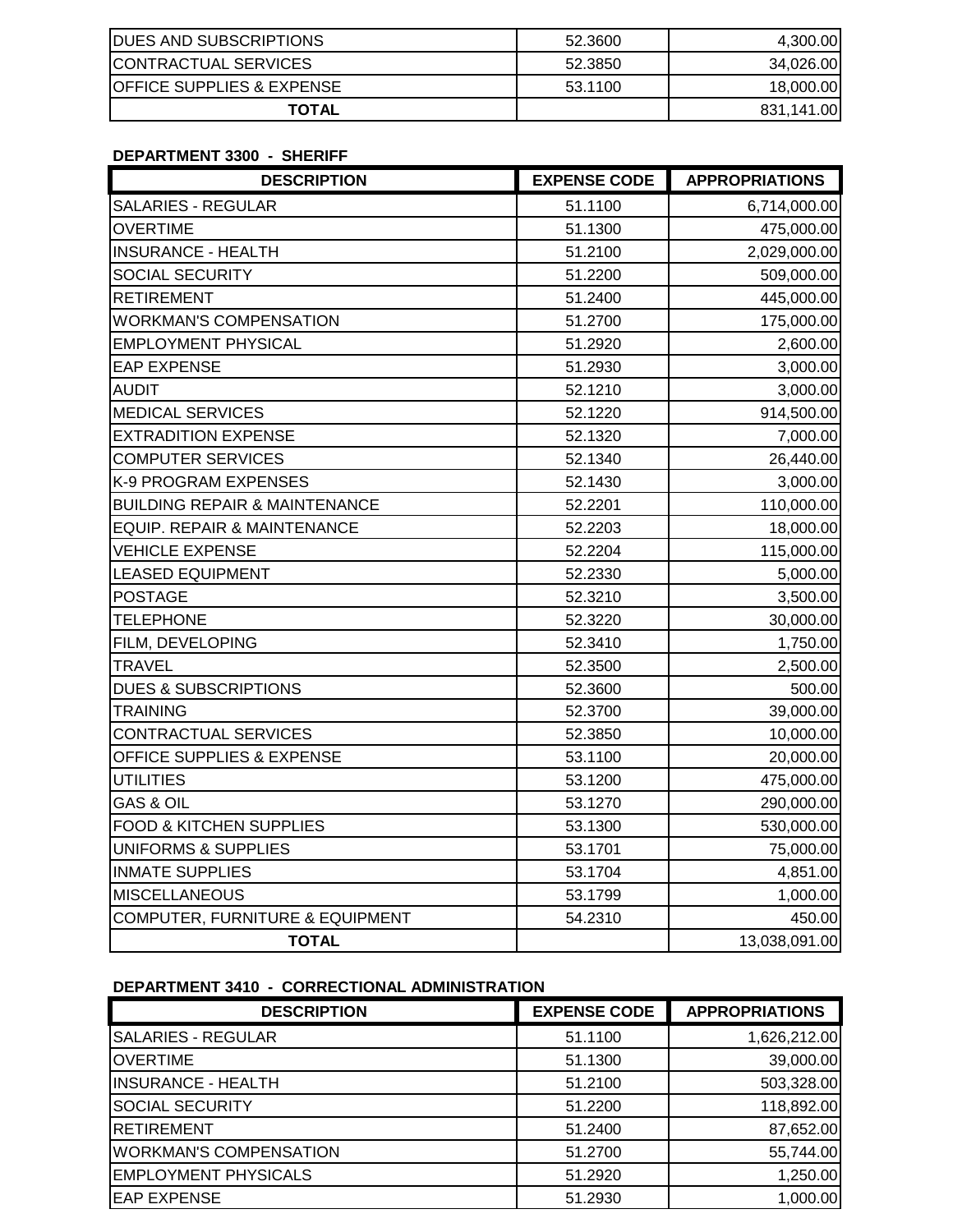| <b>MEDICAL SERVICES</b>                    | 52.1220 | 266,800.00   |
|--------------------------------------------|---------|--------------|
| <b>BUILDING REPAIR &amp; MAINTENANCE</b>   | 52.2201 | 17,000.00    |
| EQUIPMENT REPAIR & MAINTENANCE             | 52.2203 | 6,500.00     |
| <b>VEHICLE EXPENSE</b>                     | 52.2204 | 6,000.00     |
| <b>POSTAGE</b>                             | 52.3210 | 550.00       |
| <b>TELEPHONE</b>                           | 52.3220 | 8,750.00     |
| <b>TRAVEL</b>                              | 52.3500 | 1,000.00     |
| <b>TRAINING</b>                            | 52.3700 | 500.00       |
| OFFICE SUPPLIES & EXPENSE                  | 53.1100 | 4,500.00     |
| SUPPLIES, NON-OFFICE                       | 53.1110 | 16,000.00    |
| <b>UTILITIES</b>                           | 53.1200 | 263,000.00   |
| <b>FOOD &amp; KITCHEN SUPPLIES</b>         | 53.1300 | 375,000.00   |
| UNIFORMS & SUPPLIES                        | 53.1701 | 10,000.00    |
| SEEDS, PLANTS, FERTILIZER                  | 53.1702 | 2,000.00     |
| RELEASED PRISONER ALLOWANCE                | 53.1705 | 3,500.00     |
| KITCHENS SUPPLIES & MAINTENANCE            | 53.1714 | 18,000.00    |
| CLOTHING/PERSONAL SUPPLIES                 | 53.1715 | 20,000.00    |
| <b>LAUNDRY SUPPLIES &amp; REPAIRS</b>      | 53.1716 | 3,500.00     |
| <b>EQUIPMENT PURCHASES</b>                 | 54.2110 | 7,500.00     |
| <b>COMPUTER, FURNITURE &amp; EQUIPMENT</b> | 54.2310 | 0.00         |
| <b>TOTAL</b>                               |         | 3,463,178.00 |

# **DEPARTMENT 3500 - FIRE DEPARTMENT**

| <b>DESCRIPTION</b>                       | <b>EXPENSE CODE</b> | <b>APPROPRIATIONS</b> |
|------------------------------------------|---------------------|-----------------------|
| <b>SALARIES - REGULAR</b>                | 51.1100             | 3,515,000.00          |
| <b>TEMPORARY LABOR</b>                   | 51.1200             | 0.00                  |
| <b>VOLUNTEER EXPENSE</b>                 | 51.1210             | 0.00                  |
| <b>OVERTIME</b>                          | 51.1300             | 465,000.00            |
| <b>INSURANCE - HEALTH</b>                | 51.2100             | 1,168,000.00          |
| <b>SOCIAL SECURITY</b>                   | 51.2200             | 280,000.00            |
| <b>RETIREMENT</b>                        | 51.2400             | 216,000.00            |
| <b>WORKMAN'S COMPENSATION</b>            | 51.2700             | 80,000.00             |
| <b>EMPLOYMENT PHYSICALS</b>              | 51.2920             | 4,000.00              |
| <b>EAP EXPENSE</b>                       | 51.2930             | 2,000.00              |
| <b>MEDICAL SERVICES</b>                  | 52.1220             | 1,500.00              |
| <b>COMPUTER SERVICES</b>                 | 52.1340             | 2,500.00              |
| MAINTENANCE/ BREATHING GEAR              | 52.1350             | 3,000.00              |
| <b>BUILDING REPAIR &amp; MAINTENANCE</b> | 52.2201             | 15,000.00             |
| <b>REPAIR &amp; MAINTENANCE/ RADIOS</b>  | 52.2203             | 17,500.00             |
| <b>VEHICLE EXPENSE</b>                   | 52.2204             | 70,000.00             |
| <b>EQUIPMENT RENTAL</b>                  | 52.2320             | 11,000.00             |
| <b>POSTAGE</b>                           | 52.3210             | 500.00                |
| <b>TELEPHONE</b>                         | 52.3220             | 31,000.00             |
| PUBLISHING & ADVERTISING                 | 52.3300             | 0.00                  |
| FILM, DEVELOPING                         | 52.3410             | 0.00                  |
| <b>TRAVEL</b>                            | 52.3500             | 2,000.00              |
| <b>DUES &amp; SUBSCRIPTIONS</b>          | 52.3600             | 500.00                |
| <b>TRAINING</b>                          | 52.3700             | 9,000.00              |
| CARROLLTON MUTUAL AID                    | 52.3920             | 582,180.00            |
| OFFICE SUPPLIES & EXPENSE                | 53.1100             | 3,500.00              |
| SUPPLIES, NON-OFFICE                     | 53.1110             | 12,000.00             |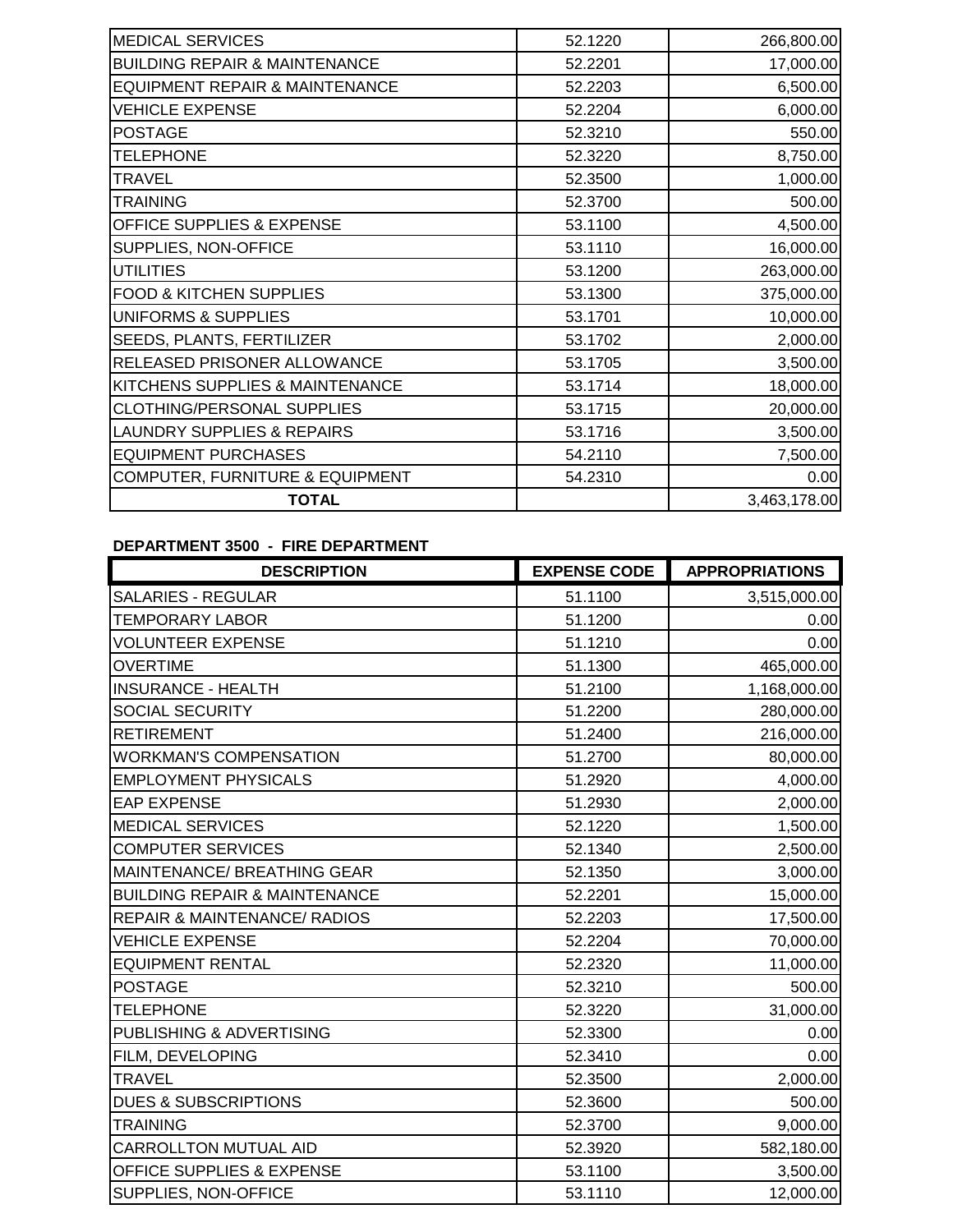| <b>UTILITIES</b>                           | 53.1200 | 128,000.00   |
|--------------------------------------------|---------|--------------|
| <b>GAS &amp; OIL</b>                       | 53.1270 | 120,000.00   |
| <b>UNIFORMS &amp; SUPPLIES</b>             | 53.1701 | 35,000.00    |
| <b>TURN OUT GEAR</b>                       | 53.1703 | 20,000.00    |
| <b>DIVE TEAM SUPPLIES &amp; EQUIPMENT</b>  | 53.1713 | 3,500.00     |
| <b>FIRE SAFETY HOUSE EXPENSE</b>           | 53.1797 | 0.00         |
| <b>HONOR GUARD EXPENSE</b>                 | 53.1798 | 0.00         |
| <b>MISCELLANEOUS</b>                       | 53.1799 | 750.00       |
| <b>EQUIPMENT PURCHASES</b>                 | 54.2110 | 3,000.00     |
| <b>EMS SUPPLIES</b>                        | 54.2120 | 6,500.00     |
| <b>FURNITURE &amp; FIXTURES</b>            | 54.2300 | 1,000.00     |
| <b>COMPUTER, FURNITURE &amp; EQUIPMENT</b> | 54.2310 | 0.00         |
| <b>SAFETY SUPPLIES</b>                     | 54.2510 | 7,500.00     |
| <b>TOTAL</b>                               |         | 6,816,430.00 |

### **DEPARTMENT 3650 - EMS MEDICAL SERVICES**

| <b>DESCRIPTION</b>     | <b>EXPENSE CODE</b> | <b>APPROPRIATIONS</b> |
|------------------------|---------------------|-----------------------|
| <b>PROGRAM EXPENSE</b> | 52.1450             | 837.000.00            |
| <b>TOTAL</b>           |                     | 837.000.00            |

## **DEPARTMENT 3700 - CORONER/MEDICAL EXAMINER**

| <b>DESCRIPTION</b>                         | <b>EXPENSE CODE</b> | <b>APPROPRIATIONS</b> |
|--------------------------------------------|---------------------|-----------------------|
| <b>SALARIES - REGULAR</b>                  | 51.1100             | 30,714.00             |
| SUPPORT SUPPLEMENT                         | 51.1220             | 9,950.00              |
| <b>INSURANCE - HEALTH</b>                  | 51.2100             | 11,000.00             |
| <b>SOCIAL SECURITY</b>                     | 51.2200             | 2,500.00              |
| <b>RETIREMENT</b>                          | 51.2400             | 3,000.00              |
| <b>WORKMAN'S COMPENSATION</b>              | 51.2700             | 1,100.00              |
| <b>AUTOPSY EXPENSE</b>                     | 52.1350             | 6,500.00              |
| <b>PROGRAM EXPENSE</b>                     | 52.1500             | 2,050.00              |
| <b>VEHICLE EXPENSE</b>                     | 52.2204             | 3,500.00              |
| <b>EQUIPMENT RENTAL</b>                    | 52.2320             | 1,000.00              |
| <b>TELEPHONE</b>                           | 52.3220             | 2,000.00              |
| <b>TRAVEL</b>                              | 52.3500             | 1,000.00              |
| <b>DUES &amp; SUBSCRIPTIONS</b>            | 52.3600             | 200.00                |
| <b>TRAINING</b>                            | 52.3700             | 2,000.00              |
| <b>OFFICE SUPPLIES &amp; EXPENSE</b>       | 53.1100             | 1,750.00              |
| UNIFORMS & SUPPLIES                        | 53.1701             | 500.00                |
| <b>EQUIPMENT PURCHASES</b>                 | 54.2110             | 0.00                  |
| <b>COMPUTER, FURNITURE &amp; EQUIPMENT</b> | 54.2310             | 0.00                  |
| <b>TOTAL</b>                               |                     | 78,764.00             |

# **DEPARTMENT 3802 - 800 MHz TELECOMMUNICATIONS SYSTEM**

| <b>DESCRIPTION</b>                       | <b>EXPENSE CODE</b> | <b>APPROPRIATIONS</b> |
|------------------------------------------|---------------------|-----------------------|
| <b>BUILDING REPAIR &amp; MAINTENANCE</b> | 52.2201             | 0.00                  |
| EQUIPMENT REPAIR & MAINTENANCE           | 52.2203             | 0.00                  |
| <b>ITELEPHONE</b>                        | 52.3220             | 0.00                  |
| CONTRACTUAL SERVICES                     | 52.3850             | 183,000.00            |
| IUTILITIES                               | 52.1200             | 0.00                  |
| <b>IMISCELLANEOUS</b>                    | 53.1799             | 0.00                  |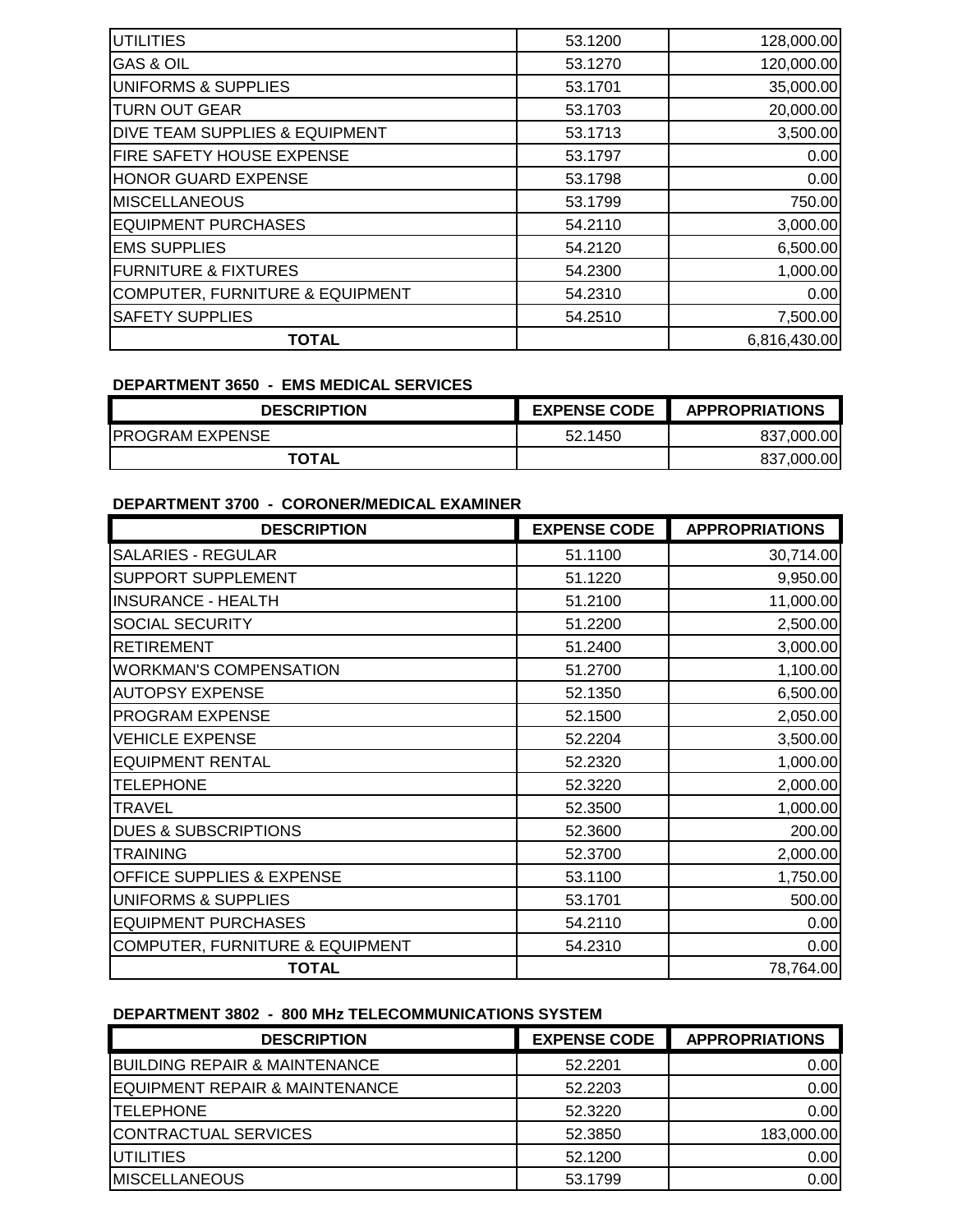| TOTA'<br>$\sim$ $\sim$ $\sim$ | 183,000.00 |
|-------------------------------|------------|
|-------------------------------|------------|

# **DEPARTMENT 3910 - ANIMAL CONTROL**

| <b>DESCRIPTION</b>                         | <b>EXPENSE CODE</b> | <b>APPROPRIATIONS</b> |
|--------------------------------------------|---------------------|-----------------------|
| <b>SALARIES - REGULAR</b>                  | 51.1100             | 249,000.00            |
| <b>TEMPORARY LABOR</b>                     | 51.1200             | 8,500.00              |
| <b>OVERTIME</b>                            | 51.1300             | 2,000.00              |
| <b>INSURANCE - HEALTH</b>                  | 51.2100             | 77,000.00             |
| <b>SOCIAL SECURITY</b>                     | 51.2200             | 20,000.00             |
| <b>RETIREMENT</b>                          | 51.2400             | 15,000.00             |
| <b>WORKMAN'S COMPENSATION</b>              | 51.2700             | 30,000.00             |
| <b>EMPLOYMENT PHYSICALS</b>                | 51.2920             | 175.00                |
| <b>EAP EXPENSE</b>                         | 51.2930             | 100.00                |
| <b>MEDICAL SERVICES</b>                    | 52.1220             | 85,000.00             |
| <b>BUILDING REPAIR &amp; MAINTENANCE</b>   | 52.2201             | 1,500.00              |
| <b>EQUIPMENT REPAIR &amp; MAINTENANCE</b>  | 52.2203             | 2,000.00              |
| <b>VEHICLE EXPENSE</b>                     | 52.2204             | 3,500.00              |
| <b>POSTAGE</b>                             | 52.3210             | 500.00                |
| <b>TELEPHONE</b>                           | 52.3220             | 3,500.00              |
| <b>TRAVEL</b>                              | 52.3500             | 500.00                |
| <b>TRAINING</b>                            | 52.3700             | 500.00                |
| OFFICE SUPPLIES & EXPENSE                  | 53.1100             | 3,000.00              |
| SUPPLIES, NON-OFFICE                       | 53.1110             | 3,500.00              |
| <b>UTILITIES</b>                           | 53.1200             | 43,500.00             |
| <b>GASOLINE</b>                            | 53.1270             | 30,000.00             |
| FOOD & KITCHEN SUPPLIES                    | 53.1300             | 8,500.00              |
| <b>SUPPLIES - DONATED FUNDS</b>            | 53.1301             | 5,000.00              |
| <b>UNIFORMS &amp; SUPPLIES</b>             | 53.1701             | 2,000.00              |
| <b>EQUIPMENT PURCHASES</b>                 | 54.2110             | 1,000.00              |
| <b>COMPUTER, FURNITURE &amp; EQUIPMENT</b> | 54.2310             | 0.00                  |
| <b>SAFETY SUPPLIES</b>                     | 54.2510             | 500.00                |
| <b>TOTAL</b>                               |                     | 595,775.00            |

## **DEPARTMENT 3920 - EMERGENCY MANAGEMENT**

| <b>DESCRIPTION</b>            | <b>EXPENSE CODE</b> | <b>APPROPRIATIONS</b> |
|-------------------------------|---------------------|-----------------------|
| <b>SALARIES - REGULAR</b>     | 51.1100             | 65,750.00             |
| <b>INSURANCE - HEALTH</b>     | 51.2100             | 10,500.00             |
| <b>SOCIAL SECURITY</b>        | 51.2200             | 5,500.00              |
| RETIREMENT                    | 51.2400             | 4,000.00              |
| <b>WORKMAN'S COMPENSATION</b> | 51.2700             | 12,000.00             |
| <b>LEPC PROGRAM</b>           | 53.1800             | 10,000.00             |
| <b>EMA PROGRAM</b>            | 53.1801             | 35,000.00             |
| TOTAL                         |                     | 142,750.00            |

# **DEPARTMENT 4220 - PUBLIC WORKS**

| <b>DESCRIPTION</b>         | <b>EXPENSE CODE</b> | <b>APPROPRIATIONS</b> |
|----------------------------|---------------------|-----------------------|
| ISALARIES - REGULAR        | 51.1100             | 1,515,000.00          |
| <b>TEMPORARY LABOR</b>     | 51.1200             | 0.001                 |
| <b>IOVERTIME</b>           | 51.1300             | 1,000.00              |
| <b>IINSURANCE - HEALTH</b> | 51.2100             | 374,500.00            |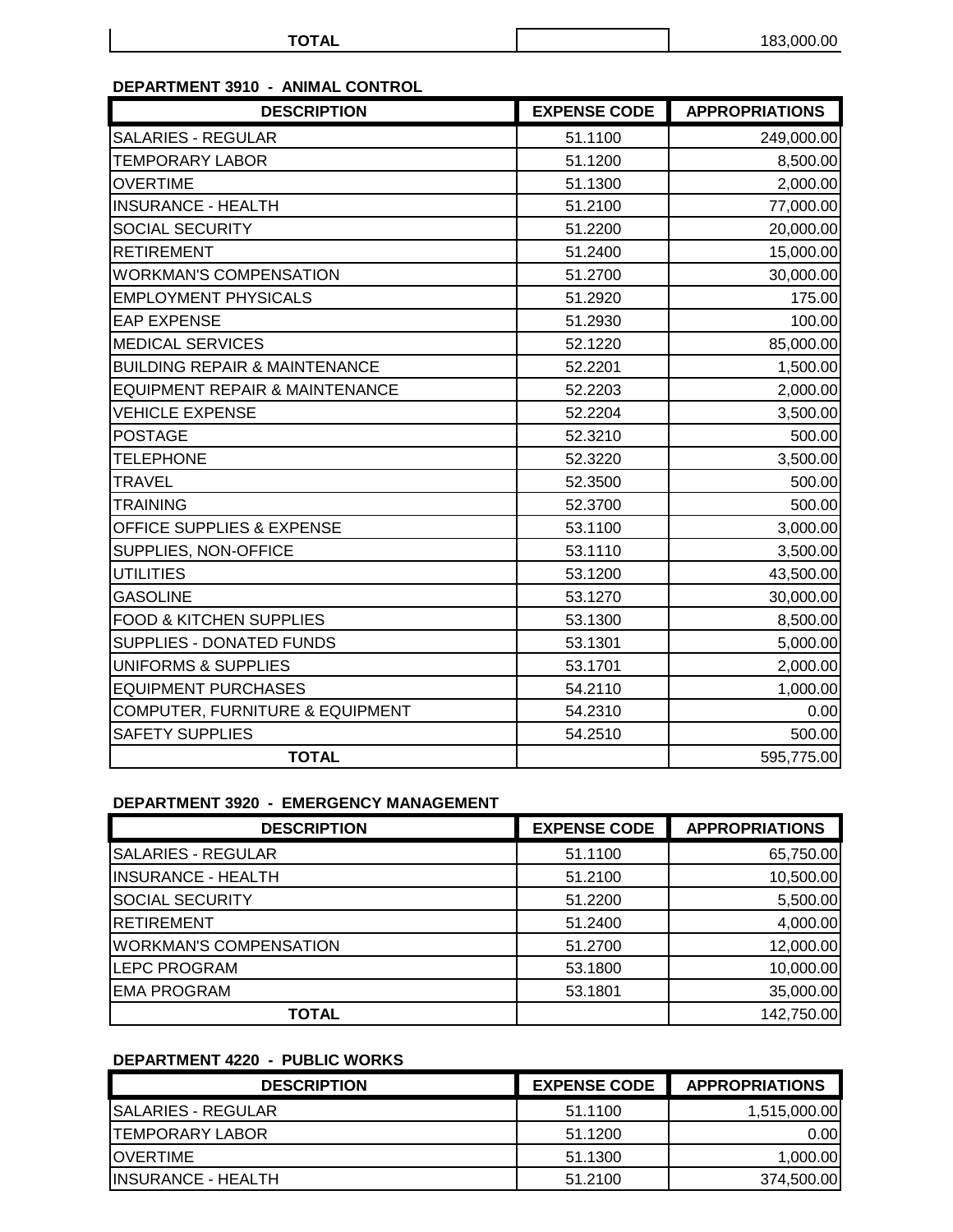| <b>SOCIAL SECURITY</b>                     | 51.2200 | 115,000.00   |
|--------------------------------------------|---------|--------------|
| <b>RETIREMENT</b>                          | 51.2400 | 85,000.00    |
| <b>WORKMAN'S COMPENSATION</b>              | 51.2700 | 95,000.00    |
| <b>EMPLOYMENT PHYSICALS</b>                | 51.2920 | 500.00       |
| <b>EAP EXPENSE</b>                         | 51.2930 | 500.00       |
| <b>BUILDING REPAIR &amp; MAINTENANCE</b>   | 52.2201 | 3,500.00     |
| <b>EQUIPMENT REPAIR &amp; MAINTENANCE</b>  | 52.2203 | 1,800.00     |
| <b>VEHICLE EXPENSE</b>                     | 52.2204 | 435,000.00   |
| <b>EQUIPMENT RENTAL</b>                    | 52.2320 | 500.00       |
| <b>TELEPHONE</b>                           | 52.3220 | 6,500.00     |
| <b>TRAVEL</b>                              | 52.3500 | 1,000.00     |
| <b>TRAINING</b>                            | 52.3700 | 3,000.00     |
| <b>CONTRACTUAL SERVICES</b>                | 52.3850 | 2,000.00     |
| <b>OFFICE SUPPLIES &amp; EXPENSE</b>       | 53.1100 | 5,500.00     |
| SUPPLIES, NON-OFFICE                       | 53.1110 | 6,500.00     |
| <b>UTILITIES</b>                           | 53.1200 | 80,000.00    |
| <b>GAS &amp; OIL</b>                       | 53.1270 | 395,000.00   |
| UNIFORMS & SUPPLIES                        | 53.1701 | 4,500.00     |
| <b>SEEDS, PLANTS, FERTILIZER</b>           | 53.1702 | 0.00         |
| <b>ROADS SUPPLIES</b>                      | 53.1707 | 21,000.00    |
| <b>SIGNS</b>                               | 53.1708 | 0.00         |
| <b>GRAVEL</b>                              | 53.1709 | 20,000.00    |
| <b>REAL ESTATE PURCHASE</b>                | 54.1110 | 0.00         |
| <b>EQUIPMENT PURCHASES</b>                 | 54.2110 | 1,500.00     |
| <b>COMPUTER, FURNITURE &amp; EQUIPMENT</b> | 54.2310 | 0.00         |
| <b>DAMAGE SETTLEMENTS</b>                  | 55.2210 | 4,500.00     |
| <b>TOTAL</b>                               |         | 3,178,300.00 |

### **DEPARTMENT 4230 - BRIDGES, VIADUCTS, GRADE SEPARATIONS**

| <b>DESCRIPTION</b>      | <b>EXPENSE CODE</b> | <b>APPROPRIATIONS</b> |
|-------------------------|---------------------|-----------------------|
| <b>ICULVERTS</b>        | 53.1706             | 0.00                  |
| <b>IBRIDGE MATERIAL</b> | 53.1712             | 0.00                  |
| <b>TOTAL</b>            |                     | 0.00                  |

#### **DEPARTMENT 4520 - SOLID WASTE COLLECTION**

| <b>DESCRIPTION</b>                | <b>EXPENSE CODE</b> | <b>APPROPRIATIONS</b> |
|-----------------------------------|---------------------|-----------------------|
| TRASH EXPENSE-TRASH HAULING       | 52.1340             | 918,000.00            |
| <b>ITIPPING FEES</b>              | 52.1345             | 780,000.00            |
| <b>CONVENIENCE CENTER EXPENSE</b> | 52,3910             | 565,000.00            |
| <b>TOTAL</b>                      |                     | 2,263,000.00          |

### **DEPARTMENT 5170 - HEALTH CENTERS/GENERAL CLINICS**

| <b>DESCRIPTION</b>                      | <b>EXPENSE CODE</b> | <b>APPROPRIATIONS</b> |
|-----------------------------------------|---------------------|-----------------------|
| <b>CARROLL COUNTY COMMUNITY SERVICE</b> | 52.1450             | 40,140.00             |
| <b>IENVIRONMENTAL HEALTH</b>            | 52.1465             | 90,000.00             |
| IOTHER HEALTH DEPT PROGRAMS             | 52.1466             | 169,860.00            |
| TOTAL                                   |                     | 300,000.00            |

## **DEPARTMENT 5440 - CHILDREN SERVICES**

| <b>EXPENSE CODE</b><br><b>DESCRIPTION</b> | <b>APPROPRIATIONS</b> |
|-------------------------------------------|-----------------------|
|-------------------------------------------|-----------------------|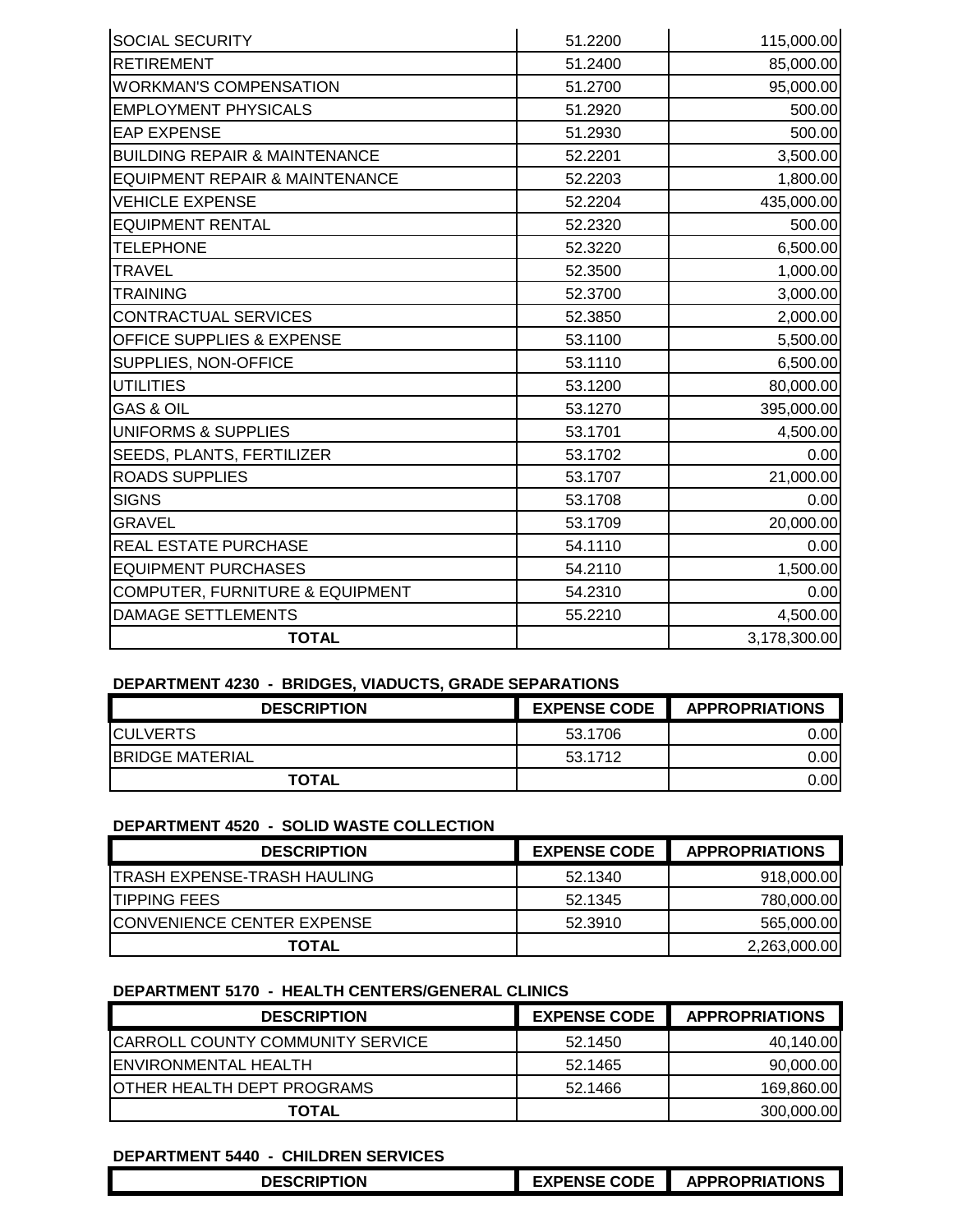| <b>IDEPARTMENT OF CHILDREN AND FAMILY SERVICES</b> | 52.1440 | 67.195.00 |
|----------------------------------------------------|---------|-----------|
| <b>INDIGENT FUND</b>                               | 52.1450 | 9.000.00  |
| <b>TOTAL</b>                                       |         | 76.195.00 |

### **DEPARTMENT 5452 - ASSOCIATION OF RETARDED CITIZENS**

| $P = I H \cup I H = I \cup I \cup I$<br>AUUUUMIIUI UI INLIANULD UIIILLIV |                     |                       |
|--------------------------------------------------------------------------|---------------------|-----------------------|
| <b>DESCRIPTION</b>                                                       | <b>EXPENSE CODE</b> | <b>APPROPRIATIONS</b> |
| <b>JARC PROGRAM EXPENSE</b>                                              | 52.1450             | 5.000.00              |
| <b>TOTAL</b>                                                             |                     | 5,000.00              |

## **DEPARTMENT 5453 - COMMUNITY ACTION FOR IMPROVEMENT (CAFI)**

| <b>DESCRIPTION</b>          | <b>EXPENSE CODE</b> | <b>APPROPRIATIONS</b> |
|-----------------------------|---------------------|-----------------------|
| <b>CAFI PROGRAM EXPENSE</b> | 52.1450             | 10.000.00             |
| <b>TOTAL</b>                |                     | 10.000.00             |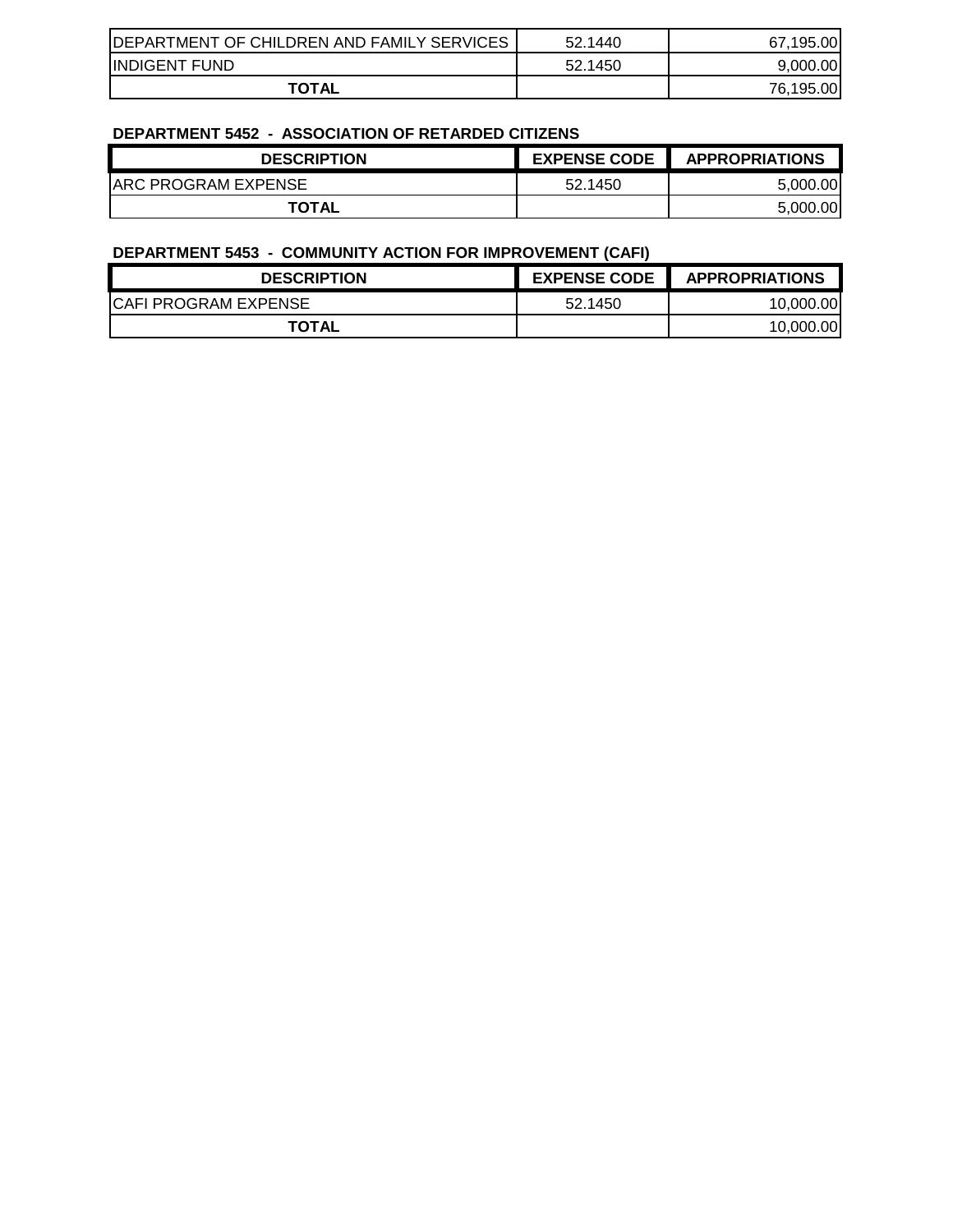#### **DEPARTMENT 5454 - MENTAL HEALTH PROGRAM EXPENSE**

| <b>DESCRIPTION</b>             | <b>EXPENSE CODE</b> | <b>APPROPRIATIONS</b> |
|--------------------------------|---------------------|-----------------------|
| IMENTAL HEALTH PROGRAM EXPENSE | 52.1450             | 25,000.00             |
| <b>TOTAL</b>                   |                     | 25,000.00             |

### **DEPARTMENT 5455 - CARROLL COUNTY CASA**

| <b>DESCRIPTION</b>      | <b>EXPENSE CODE</b> | <b>APPROPRIATIONS</b> |
|-------------------------|---------------------|-----------------------|
| <b>IPROGRAM EXPENSE</b> | 52.1450             | 10.000.00             |
| <b>TOTAL</b>            |                     | 10.000.00             |

#### **DEPARTMENT 5456 - CARROLL COUNTY RE-ENTRY PROGRAM**

| <b>DESCRIPTION</b>      | <b>EXPENSE CODE</b> | <b>APPROPRIATIONS</b> |
|-------------------------|---------------------|-----------------------|
| <b>IPROGRAM EXPENSE</b> | 52.1450             | 10.000.00             |
| <b>TOTAL</b>            |                     | 10.000.00             |

#### **DEPARTMENT 5458 - BOYS AND GIRLS CLUB**

| <b>DESCRIPTION</b>     | <b>EXPENSE CODE</b> | <b>APPROPRIATIONS</b> |
|------------------------|---------------------|-----------------------|
| <b>PROGRAM EXPENSE</b> | 52.1450             | 10,000.00             |
| <b>TOTAL</b>           |                     | 10,000.00             |

#### **DEPARTMENT 6000 - RECREATION DEPARTMENT**

| <b>DESCRIPTION</b>                       | <b>EXPENSE CODE</b> | <b>APPROPRIATIONS</b> |
|------------------------------------------|---------------------|-----------------------|
| <b>SALARIES - REGULAR</b>                | 51.1100             | 285,000.00            |
| <b>TEMPORARY LABOR</b>                   | 51.1200             | 45,000.00             |
| TEMPORARY LABOR - ADMINISTRATION         | 51.1204             | 0.00                  |
| TEMPORARY LABOR - SOCCER                 | 51.1205             | 0.00                  |
| TEMPORARY LABOR - GYMNASTICS             | 51.1206             | 60,000.00             |
| TEMPORARY LABOR - TOURNAMENTS            | 51.1207             | 0.00                  |
| TEMPORARY LABOR - AFTER SCHOOL PROGRAM   | 51.1208             | 100,000.00            |
| TEMPORARY LABOR - CONCESSIONS            | 51.1209             | 65,000.00             |
| TEMPORARY LABOR - OPEN                   | 51.1210             | 0.00                  |
| TEMPORARY LABOR - TRACK                  | 51.1211             | 0.00                  |
| TEMPORARY LABOR - MAINTENANCE            | 51.1214             | 0.00                  |
| <b>OVERTIME</b>                          | 51.1300             | 0.00                  |
| <b>INSURANCE - HEALTH</b>                | 51.2100             | 86,000.00             |
| SOCIAL SECURITY                          | 51.2200             | 35,000.00             |
| <b>RETIREMENT</b>                        | 51.2400             | 10,000.00             |
| <b>WORKMAN'S COMPENSATION</b>            | 51.2700             | 15,000.00             |
| <b>EMPLOYMENT PHYSICALS</b>              | 51.2920             | 500.00                |
| <b>EAP EXPENSE</b>                       | 51.2930             | 300.00                |
| <b>OFFICIALS</b>                         | 52.1310             | 85,000.00             |
| PROGRAM EXPENSE                          | 52.1450             | 105,000.00            |
| PROGRAM EXPENSE - GYMNASTICS             | 52.1456             | 10,000.00             |
| PROGRAM EXPENSE - AFTER SCHOOL PROGRAM   | 52.1458             | 10,000.00             |
| PROGRAM EXPENSE - CONCESSIONS            | 52.1459             | 63,000.00             |
| <b>BUILDING REPAIR &amp; MAINTENANCE</b> | 52.2201             | 15,000.00             |
| EQUIPMENT REPAIR & MAINTENANCE.          | 52.2203             | 12,000.00             |
| <b>VEHICLE EXPENSE</b>                   | 52.2204             | 9,000.00              |
| <b>TELEPHONE</b>                         | 52.3220             | 11,500.00             |
| PUBLISHING & ADVERTISING                 | 52.3300             | 2,500.00              |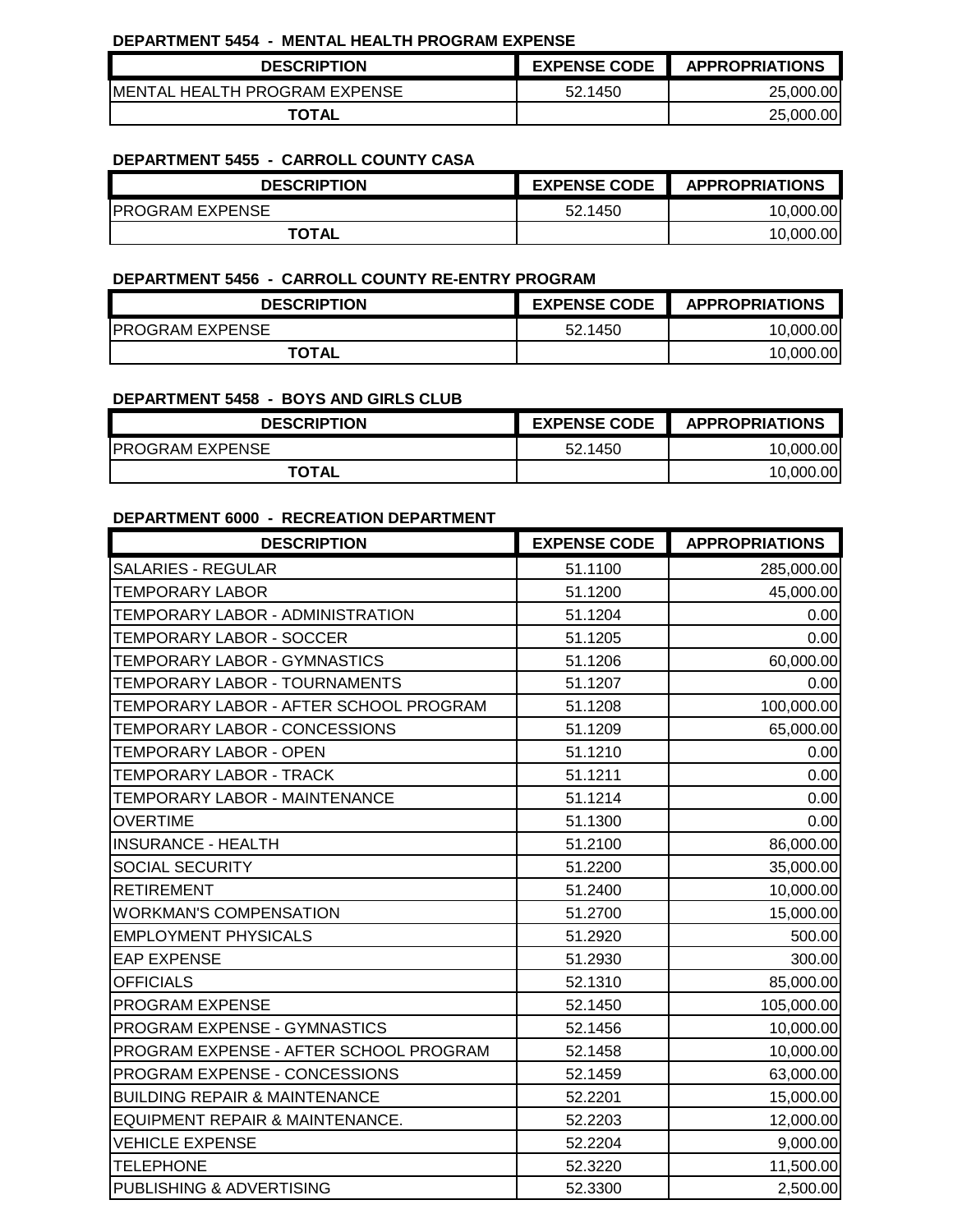| <b>TRAVEL</b>                                    | 52.3500 | 4,000.00     |
|--------------------------------------------------|---------|--------------|
| <b>DUES &amp; SUBSCRIPTIONS</b>                  | 52.3600 | 21,000.00    |
| <b>TRAINING</b>                                  | 52.3700 | 0.00         |
| CONTRACTUAL SERVICES                             | 52.3850 | 2,000.00     |
| <b>CITY PAYMENT</b>                              | 52.3930 | 185,000.00   |
| <b>CITIES - FULL TIME RECREATION DEPARTMENTS</b> | 52.3940 | 311,500.00   |
| <b>OFFICE SUPPLIES &amp; EXPENSE</b>             | 53.1100 | 7,500.00     |
| SUPPLIES, NON-OFFICE                             | 53.1110 | 15,000.00    |
| <b>UTILITIES</b>                                 | 53.1200 | 180,000.00   |
| <b>GAS &amp; OIL</b>                             | 53.1270 | 20,000.00    |
| UNIFORMS & SUPPLIES                              | 53.1701 | 1,000.00     |
| <b>SEEDS, PLANTS, FERTILIZER</b>                 | 53.1702 | 13,000.00    |
| <b>EQUIPMENT PURCHASES</b>                       | 54.2110 | 0.00         |
| <b>COMPUTER, FURNITURE &amp; EQUIPMENT</b>       | 54.2310 | 2,000.00     |
| <b>TOTAL</b>                                     |         | 1,786,800.00 |

#### **DEPARTMENT 6220 - MCINTOSH PARK**

| <b>DESCRIPTION</b>                        | <b>EXPENSE CODE</b> | <b>APPROPRIATIONS</b> |
|-------------------------------------------|---------------------|-----------------------|
| <b>SALARIES - REGULAR</b>                 | 51.1100             | 107,000.00            |
| <b>TEMPORARY LABOR</b>                    | 51.1200             | 40,000.00             |
| <b>OVERTIME</b>                           | 51.1300             | 0.00                  |
| <b>INSURANCE - HEALTH</b>                 | 51.2100             | 22,000.00             |
| <b>SOCIAL SECURITY</b>                    | 51.2200             | 10,500.00             |
| <b>RETIREMENT</b>                         | 51.2400             | 8,500.00              |
| <b>WORKMAN'S COMPENSATION</b>             | 51.2700             | 1,650.00              |
| <b>EMPLOYMENT PHYSICALS</b>               | 51.2920             | 0.00                  |
| <b>EAP EXPENSE</b>                        | 51.2930             | 0.00                  |
| <b>PROGRAM EXPENSE</b>                    | 52.1450             | 63,000.00             |
| <b>BUILDING REPAIR &amp; MAINTENANCE</b>  | 52.2201             | 4,000.00              |
| <b>EQUIPMENT REPAIR &amp; MAINTENANCE</b> | 52.2203             | 3,500.00              |
| <b>VEHICLE EXPENSE</b>                    | 52.2204             | 2,500.00              |
| <b>TELEPHONE</b>                          | 52.3220             | 1,900.00              |
| PUBLISHING & ADVERTISING                  | 52.3300             | 1,700.00              |
| <b>CONTRACTUAL SERVICES</b>               | 52.3850             | 3,200.00              |
| <b>OFFICE SUPPLIES &amp; EXPENSE</b>      | 53.1100             | 2,000.00              |
| SUPPLIES, NON-OFFICE                      | 53.1110             | 3,500.00              |
| <b>UTILITIES</b>                          | 53.1200             | 9,200.00              |
| <b>GAS &amp; OIL</b>                      | 53.1270             | 9,000.00              |
| <b>UNIFORMS &amp; SUPPLIES</b>            | 53.1701             | 1,000.00              |
| SEEDS, PLANTS, FERTILIZER                 | 53.1702             | 1,500.00              |
| <b>EQUIPMENT PURCHASES</b>                | 54.2110             | 0.00                  |
| COMPUTER, FURNITURE & EQUIPMENT           | 54.2310             | 0.00                  |
| <b>TOTAL</b>                              |                     | 295,650.00            |

# **DEPARTMENT 6221 - CARROLL COUNTY PARKS**

| <b>DESCRIPTION</b>        | <b>EXPENSE CODE</b> | <b>APPROPRIATIONS</b> |
|---------------------------|---------------------|-----------------------|
| <b>SALARIES - REGULAR</b> | 51.1100             | 198,000.00            |
| <b>TEMPORARY LABOR</b>    | 51.1200             | 85,000.00             |
| <b>IOVERTIME</b>          | 51.1300             | 0.00                  |
| IINSURANCE - HEALTH       | 51.2100             | 38,500.00             |
| <b>SOCIAL SECURITY</b>    | 51.2200             | 22,000.00             |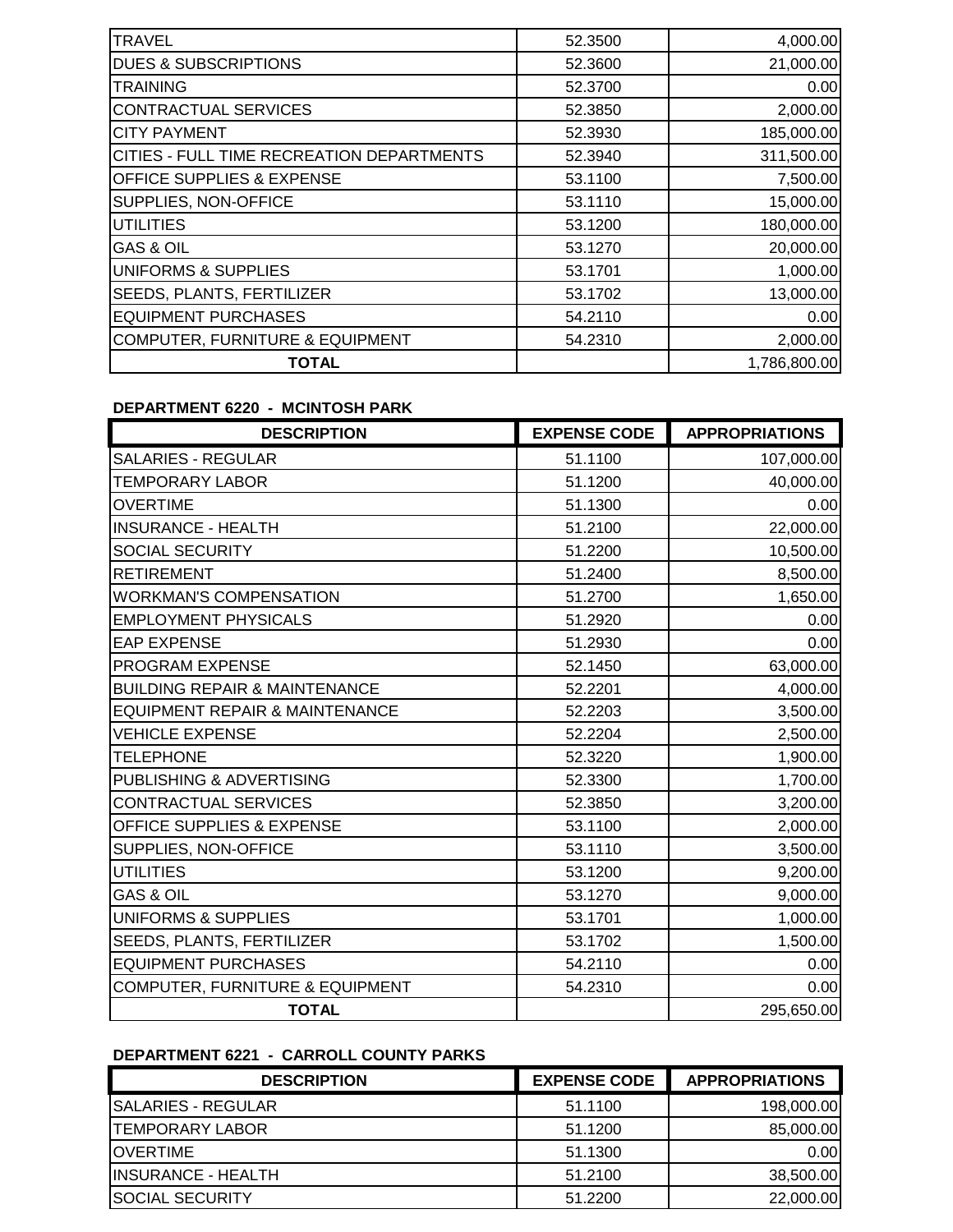| <b>RETIREMENT</b>                         | 51.2400 | 10,000.00  |
|-------------------------------------------|---------|------------|
| <b>WORKMAN'S COMPENSATION</b>             | 51.2700 | 3,000.00   |
| <b>EMPLOYMENT PHYSICALS</b>               | 51.2920 | 300.00     |
| <b>EAP EXPENSE</b>                        | 51.2930 | 500.00     |
| <b>PROGRAM EXPENSE</b>                    | 52.1450 | 8,000.00   |
| <b>BUILDING REPAIR &amp; MAINTENANCE</b>  | 52.2201 | 5,000.00   |
| <b>EQUIPMENT REPAIR &amp; MAINTENANCE</b> | 52.2203 | 3,500.00   |
| <b>VEHICLE EXPENSE</b>                    | 52.2204 | 7,500.00   |
| <b>TELEPHONE</b>                          | 52.3220 | 5,300.00   |
| PUBLISHING & ADVERTISING                  | 52.3300 | 5,000.00   |
| <b>TRAVEL</b>                             | 52.3500 | 400.00     |
| <b>DUES AND SUBSCRIPTIONS</b>             | 52.3600 | 200.00     |
| <b>TRAINING</b>                           | 52.3700 | 500.00     |
| <b>CONTRACTUAL SERVICES</b>               | 52.3850 | 600.00     |
| <b>OFFICE SUPPLIES &amp; EXPENSE</b>      | 53.1100 | 2,200.00   |
| SUPPLIES, NON-OFFICE                      | 53.1110 | 3,500.00   |
| <b>UTILITIES</b>                          | 53.1200 | 50,000.00  |
| <b>GAS &amp; OIL</b>                      | 53.1270 | 13,000.00  |
| UNIFORMS & SUPPLIES                       | 53.1701 | 800.00     |
| <b>SEEDS, PLANTS, FERTILIZER</b>          | 53.1702 | 200.00     |
| <b>EQUIPMENT PURCHASES</b>                | 54.2110 | 500.00     |
| <b>TOTAL</b>                              |         | 463,500.00 |

### **DEPARTMENT 6240 - PARKS-FORESTRY/NURSERY**

| <b>DESCRIPTION</b>      | <b>EXPENSE CODE</b> | <b>APPROPRIATIONS</b> |
|-------------------------|---------------------|-----------------------|
| <b>IPROGRAM EXPENSE</b> | 52.1450             | 18.342.00             |
| <b>TOTAL</b>            |                     | 18,342.00             |

#### **DEPARTMENT 6510 - LIBRARIES-ADMINISTRATION**

| <b>DESCRIPTION</b>                    | <b>EXPENSE CODE</b> | <b>APPROPRIATIONS</b> |
|---------------------------------------|---------------------|-----------------------|
| <b>IWEST GEORGIA REGIONAL LIBRARY</b> | 52.1450             | 235,000.00            |
| <b>TOTAL</b>                          |                     | 235,000.00            |

# **DEPARTMENT 7130 - CONSERVATION-AGRICULTURAL RESOURCES / AG - ED CENTER**

| <b>DESCRIPTION</b>                     | <b>EXPENSE CODE</b> | <b>APPROPRIATIONS</b> |
|----------------------------------------|---------------------|-----------------------|
| <b>SALARIES - REGULAR</b>              | 51.1100             | 30,330.00             |
| <b>TEMPORARY LABOR</b>                 | 51.1200             | 64,084.00             |
| <b>INSURANCE - HEALTH</b>              | 51.2100             | 8,800.00              |
| SOCIAL SECURITY                        | 51.2200             | 9,000.00              |
| <b>RETIREMENT</b>                      | 51.2400             | 2,200.00              |
| <b>WORKMAN'S COMPENSATION</b>          | 51.2700             | 2,500.00              |
| PROGRAM EXPENSE                        | 52.1450             | 1,100.00              |
| <b>BUILDING REPAIR AND MAINTENANCE</b> | 52.2201             | 6,000.00              |
| <b>VEHICLE EXPENSE</b>                 | 52.2204             | 1,000.00              |
| <b>RENTAL EQUIPMENT</b>                | 52.2320             | 200.00                |
| <b>LEASED EQUIPMENT</b>                | 52.2330             | 2,500.00              |
| TELEPHONE                              | 52.3220             | 2,000.00              |
| TRAVEL                                 | 52.3500             | 9,000.00              |
| TRAINING                               | 52,3700             | 500.00                |
| <b>OFFICE SUPPLIES &amp; EXPENSE</b>   | 53.1100             | 4,000.00              |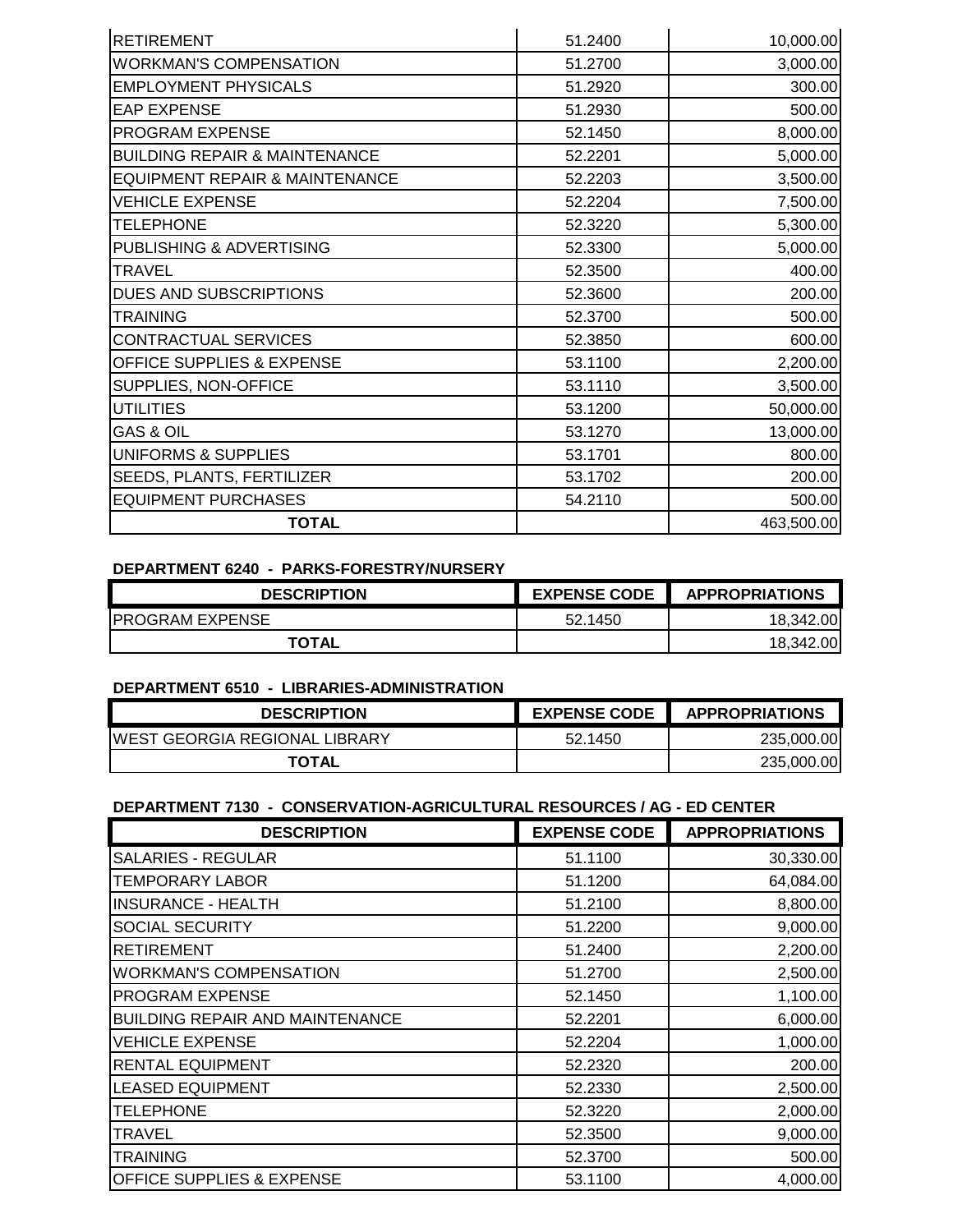| SUPPLIES, NON-OFFICE                       | 53.1110 | 3,000.00   |
|--------------------------------------------|---------|------------|
| <b>IUTILITIES</b>                          | 53.1200 | 29,000.00  |
| <b>GAS &amp; OIL</b>                       | 53.1270 | 2,200.00   |
| <b>COMPUTER, FURNITURE &amp; EQUIPMENT</b> | 54.2310 | 0.001      |
| <b>TOTAL</b>                               |         | 177.414.00 |

#### **DEPARTMENT 7410 - PLANNING AND ZONING**

| <b>DESCRIPTION</b>                       | <b>EXPENSE CODE</b> | <b>APPROPRIATIONS</b> |
|------------------------------------------|---------------------|-----------------------|
| <b>ITHREE RIVERS REGIONAL COMMISSION</b> | 52.1450             | 111.000.<br>.00I      |
| <b>TOTAL</b>                             |                     | 00I<br>111.000.       |

#### **DEPARTMENT 7450 - PLANNING AND ZONING-CODE ENFORCEMENT**

| <b>DESCRIPTION</b>                         | <b>EXPENSE CODE</b> | <b>APPROPRIATIONS</b> |
|--------------------------------------------|---------------------|-----------------------|
| <b>SALARIES - REGULAR</b>                  | 51.1100             | 622,200.00            |
| <b>TEMPORARY LABOR</b>                     | 51.1200             | 5,000.00              |
| <b>INSURANCE - HEALTH</b>                  | 51.2100             | 213,000.00            |
| <b>SOCIAL SECURITY</b>                     | 51.2200             | 48,000.00             |
| <b>RETIREMENT</b>                          | 51.2400             | 50,000.00             |
| <b>WORKMAN'S COMPENSATION</b>              | 51.2700             | 7,500.00              |
| <b>COMPUTER SERVICES</b>                   | 52.1340             | 9,389.00              |
| EQUIPMENT REPAIR & MAINTENANCE             | 52.2203             | 3,950.00              |
| <b>VEHICLE EXPENSE</b>                     | 52.2204             | 4,000.00              |
| <b>POSTAGE</b>                             | 52.3210             | 1,600.00              |
| <b>TELEPHONE</b>                           | 52.3220             | 2,300.00              |
| PUBLISHING & ADVERTISING                   | 52.3300             | 1,200.00              |
| <b>TRAVEL</b>                              | 52.3500             | 1,500.00              |
| <b>DUES &amp; SUBSCRIPTIONS</b>            | 52.3600             | 1,228.00              |
| <b>TRAINING</b>                            | 52.3700             | 2,000.00              |
| OFFICE SUPPLIES & EXPENSE                  | 53.1100             | 6,500.00              |
| SUPPLIES, NON-OFFICE                       | 53.1110             | 500.00                |
| <b>GAS &amp; OIL</b>                       | 53.1270             | 14,500.00             |
| UNIFORMS & SUPPLIES                        | 53.1701             | 2,250.00              |
| <b>EQUIPMENT PURCHASES</b>                 | 54.2110             | 1,000.00              |
| <b>COMPUTER, FURNITURE &amp; EQUIPMENT</b> | 54.2310             | 0.00                  |
| <b>TOTAL</b>                               |                     | 997,617.00            |

#### **DEPARTMENT 7520 - ECONOMIC DEVELOPMENT/ASSISTANCE**

| <b>DESCRIPTION</b>          | <b>EXPENSE CODE</b> | <b>APPROPRIATIONS</b> |
|-----------------------------|---------------------|-----------------------|
| <b>IPROGRAM EXPENSE</b>     | 52.1450             | 25,000.00             |
| <b>ICOUNTY DEVELOPMENT</b>  | 52.1460             | 640,000.00            |
| <b>TOTAL</b>                |                     | 665,000.00            |
| <b>TOTAL APPROPRIATIONS</b> |                     | 49,147,835.00         |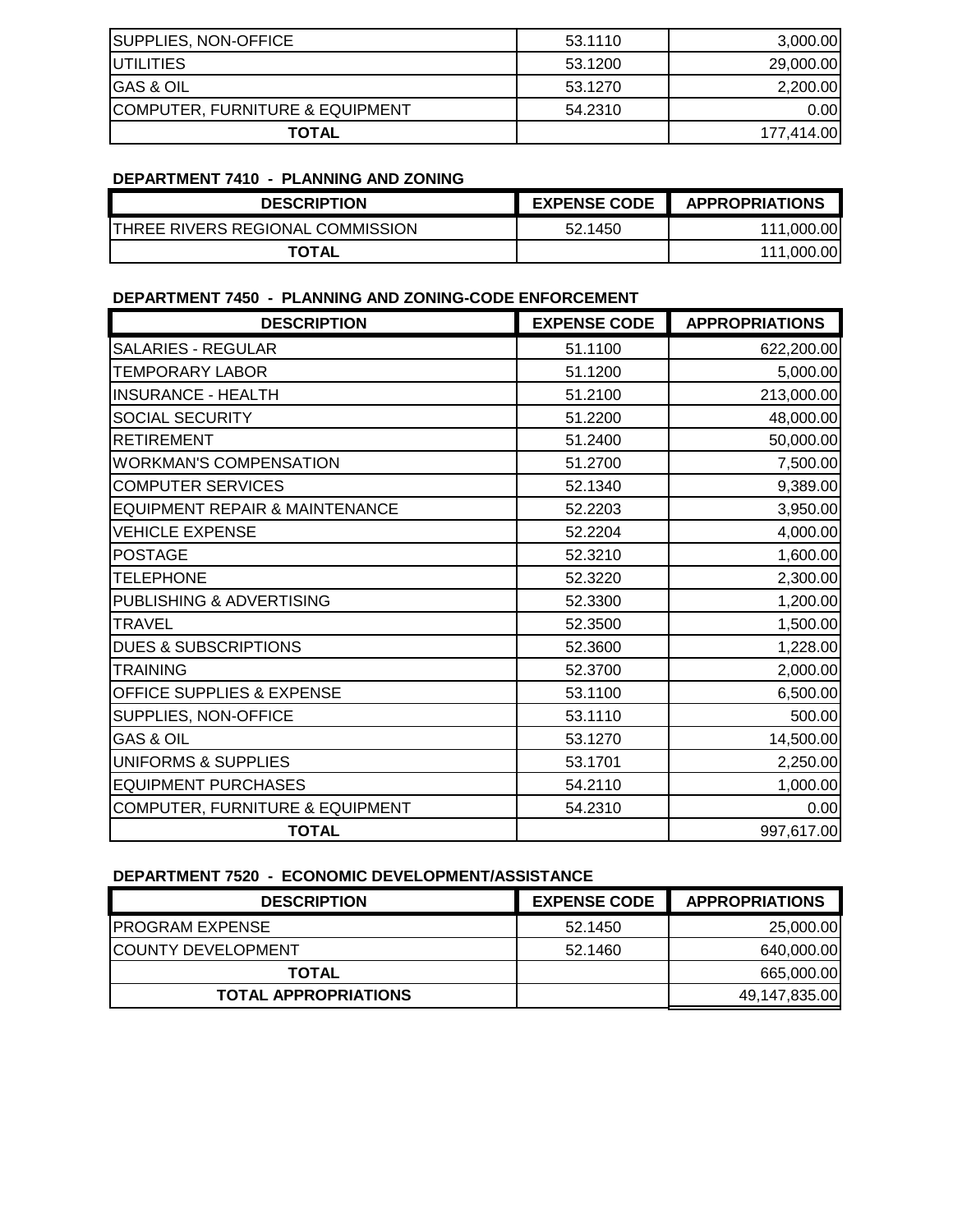### **CARROLL COUNTY COMMISSIONER'S OFFICE SUMMARY OF BUDGET REVENUES FOR FISCAL YEAR 2012 - 2013**

| <b>DESCRIPTION</b>               | <b>REVENUE</b> | <b>ESTIMATED</b> |
|----------------------------------|----------------|------------------|
| <b>PROPERTY TAXES</b>            | <b>CODE</b>    | <b>REVENUES</b>  |
| <b>CURRENT FY TAXES</b>          | 31.1100        | 18,950,400.00    |
| <b>CURRENT FY COMMISSION</b>     | 34.1940        | 330,000.00       |
| <b>CURRENT FY PENALTY</b>        | 31.9110        | 148,000.00       |
| PRIOR FY TAXES                   | 31.1200        | 495,000.00       |
| PRIOR FY COMMISSION              | 34.1941        | 35,000.00        |
| PRIOR FY PENALTIES               | 31.9111        | 185,000.00       |
| RECORDING INTANGIBLES            | 31.1340        | 290,500.00       |
| FI-FA TAX COLLECTION             | 31.9500        | 0.00             |
| HEAVY-DUTY EQUIPMENT TAX         | 31.1105        | 1,700.00         |
| NOT ON DIGEST TAXES              | 31.3115        | 36,000.00        |
| TIMBER TAX COUNTY                | 31.1120        | 2,500.00         |
| TIMBER TAX- COMMISSIONS          | 31.3920        | 182.00           |
| CURRENT FY INTEREST ON TAXES     | 31.9112        | 46,000.00        |
| PRIOR FY INTEREST ON TAXES       | 31.9113        | 97,500.00        |
| TAX COLLECTION FEES/PARCEL       | 31.3921        | 0.00             |
| <b>TOTAL</b>                     |                | 20,617,782.00    |
|                                  |                |                  |
| <b>MOBILE HOMES TAXES</b>        |                |                  |
| <b>CURRENT FY M / H TAX</b>      | 31.1320        | 83,500.00        |
| <b>CURRENT FY M/H COMMISSION</b> | 31.3930        | 1,750.00         |
| <b>CURRENT FY M/H PENALTY</b>    | 31.9150        | 3,500.00         |
| PRIOR FY M/H TAX                 | 31.1420        | 6,200.00         |
| PRIOR FY M/H COMMISSION          | 31.3931        | 200.00           |
| PRIOR FY M/H PENALTY             | 31.9160        | 2,000.00         |
| <b>TOTAL</b>                     |                | 97,150.00        |
|                                  |                |                  |
| <b>AUTOMOBILE TAXES</b>          |                |                  |
| <b>CURRENT FY AUTO TAX</b>       | 31.1310        | 2,050,000.00     |
| <b>CURRENT FY AUTO PENALTY</b>   | 32.4300        | 212,000.00       |
| CURRENT FY AUTO COMMISSION       | 31.3940        | 60,500.00        |
| PRIOR FY AUTO TAX                | 31.1410        | 0.00             |
| PRIOR FY AUTO COMMISSION         | 31.3941        | 0.00             |
| PRIOR FY AUTO PENALTY            | 32.4301        | 0.00             |
| TAG AGENT FEES                   | 34.1600        | 175,000.00       |
| <b>TOTAL</b>                     |                | 2,497,500.00     |
|                                  |                |                  |
| <b>OTHER TAXES</b>               |                |                  |
| <b>BEER &amp; WINE</b>           | 31.4200        | 435,000.00       |
| SALE OF PROPERTY FOR TAX         | 31.9510        | 0.00             |
| 1% SALES TAX                     | 31.3100        | 10,630,000.00    |
| FINANCIAL INSTITUTE TAX          | 31.6300        | 205,000.00       |
| STATE OF GA REAL ESTATE TAX      | 31.1600        | 40,000.00        |
| LOCAL INSURANCE PREMIUM TAX      | 31.6200        | 2,910,500.00     |
| RAILROAD EQUIPMENT TAX           | 31.1350        | 17,000.00        |
| HOTEL MOTEL TAX                  | 31.4100        | 15,000.00        |
| <b>TOTAL</b>                     |                | 14,252,500.00    |
|                                  |                |                  |
| <b>PERMITS / LICENSE</b>         |                |                  |
| <b>BUILDING PERMITS</b>          | 32.3100        | 150,000.00       |
| <b>BUSINESS LICENSE</b>          | 32.1000        | 278,000.00       |
| <b>BEER &amp; WINE LICENSE</b>   | 32.1100        | 11,000.00        |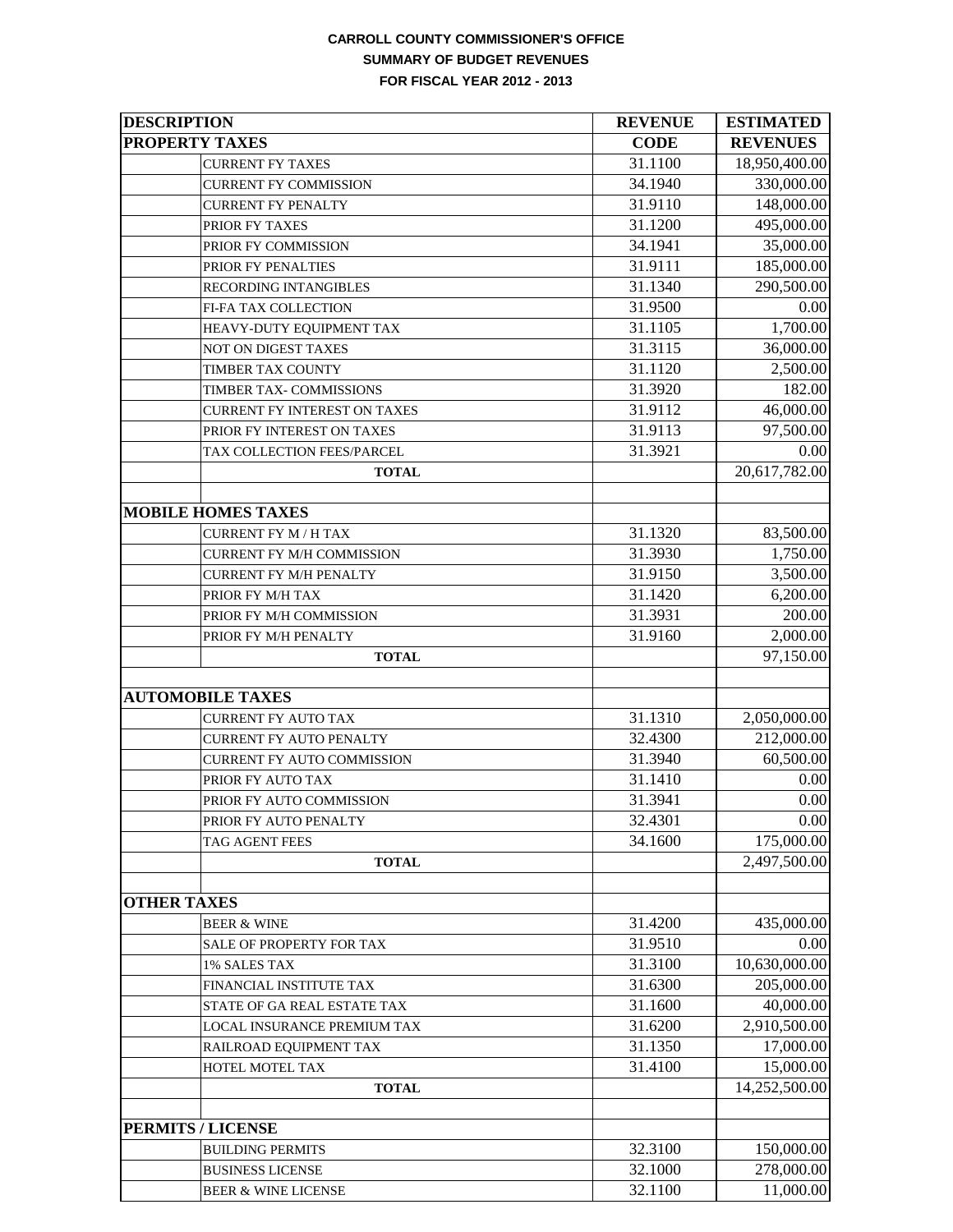## **CARROLL COUNTY COMMISSIONER'S OFFICE SUMMARY OF BUDGET REVENUES**

**FOR FISCAL YEAR 2012 - 2013**

|                        | ZONING & REZONING FEES                          | 32.2210 | 0.00         |
|------------------------|-------------------------------------------------|---------|--------------|
|                        | OTHER FINES (SHERIFFS DEPT)                     | 34.1110 | 150,000.00   |
|                        | <b>CABLE TELEVISION SUBSCRIBERS</b>             | 31.1750 | 238,000.00   |
|                        | DEALER BACKGROUND CHECKS                        | 34.6410 | 0.00         |
|                        | PLAN REVIEW                                     | 32.3102 | 0.00         |
|                        | <b>TOTAL</b>                                    |         | 827,000.00   |
|                        |                                                 |         |              |
| <b>REIMBURSEMENTS</b>  |                                                 |         |              |
|                        | <b>TELEPHONE</b>                                | 38.2001 | 0.00         |
|                        | <b>JUVENILE SERVICE</b>                         | 33.4111 | 0.00         |
|                        | <b>DISTRICT ATTORNEY</b>                        | 33.7100 | 0.00         |
|                        | <b>INDIGENT DEFENSE</b>                         | 33.4110 | 0.00         |
|                        | <b>TOTAL</b>                                    |         | 0.00         |
|                        | <b>CITY OF CARROLLTON REIMBURSEMENT</b>         |         |              |
|                        | GAS                                             | 31.1730 | 0.00         |
|                        | <b>TOTAL</b>                                    |         | 0.00         |
|                        |                                                 |         |              |
|                        | DEPARTMENTAL REIMBURSEMENTS                     |         |              |
|                        | E-911 REIMBURSEMENT                             | 34.2500 | 1,112,000.00 |
|                        | <b>SOLID WASTE REIMBURSEMENT</b>                | 33.8001 | 215,000.00   |
|                        | REIMBURSEMENT FOR DAMAGED PROPERTY              | 38.3000 | 35,000.00    |
|                        | SPLOST REIMBURSEMENT                            | 39.1100 | 0.00         |
|                        | <b>TOTAL</b>                                    |         | 1,362,000.00 |
|                        |                                                 |         |              |
| <b>ANIMAL CONTROL</b>  |                                                 |         |              |
|                        | <b>BOWDON</b>                                   | 34.6111 | 0.00         |
|                        | CARROLLTON                                      | 34.6112 | 0.00         |
|                        | MT. ZION                                        | 34.6113 | 0.00         |
|                        | <b>ROOPVILLE</b>                                | 34.6114 | 0.00         |
|                        | <b>TEMPLE</b>                                   | 34.6115 | 0.00         |
|                        | <b>VILLA RICA</b>                               | 34.6116 | 0.00         |
|                        | WHITESBURG                                      | 34.6117 | 0.00         |
|                        | <b>TOTAL</b>                                    |         | 0.00         |
|                        |                                                 |         |              |
| <b>CITIES PERMITS</b>  |                                                 |         |              |
|                        | <b>BOWDON</b>                                   | 33.8200 | 350.00       |
|                        | MT. ZION                                        | 33.8202 | 100.00       |
|                        | <b>TEMPLE</b>                                   | 33.8204 | 200.00       |
|                        | <b>VILLA RICA</b>                               | 33.8205 | 500.00       |
|                        | WHITESBURG                                      | 33.8206 | 100.00       |
|                        | <b>BREMEN</b>                                   | 33.8207 | 200.00       |
|                        | <b>TOTAL</b>                                    |         | 1,450.00     |
|                        |                                                 |         |              |
|                        | <b>STATE -SUPPLEMENTS</b>                       |         |              |
|                        | CORRECTIONAL INSTITUTE INMATE HOUSING - STATE   | 34.2330 | 1,850,000.00 |
|                        | JAIL - INMATE HOUSING - CITIES                  | 34.2331 | 202,000.00   |
|                        | CORRECTIONAL INSTITUTE PRISONER RELEASE PROGRAM | 34.2332 | 500.00       |
|                        | <b>JAIL - INMATE HOUSING - STATE</b>            | 34.2333 | 385,000.00   |
|                        | JAIL INMATE HOUSING - OTHER COUNTIES            | 34.2334 | 32,000.00    |
|                        | <b>TOTAL</b>                                    |         | 2,469,500.00 |
|                        |                                                 |         |              |
| <b>DOT SUPPLEMENTS</b> |                                                 | 33.4351 | 0.00         |
|                        | <b>TOTAL</b>                                    |         | 0.00         |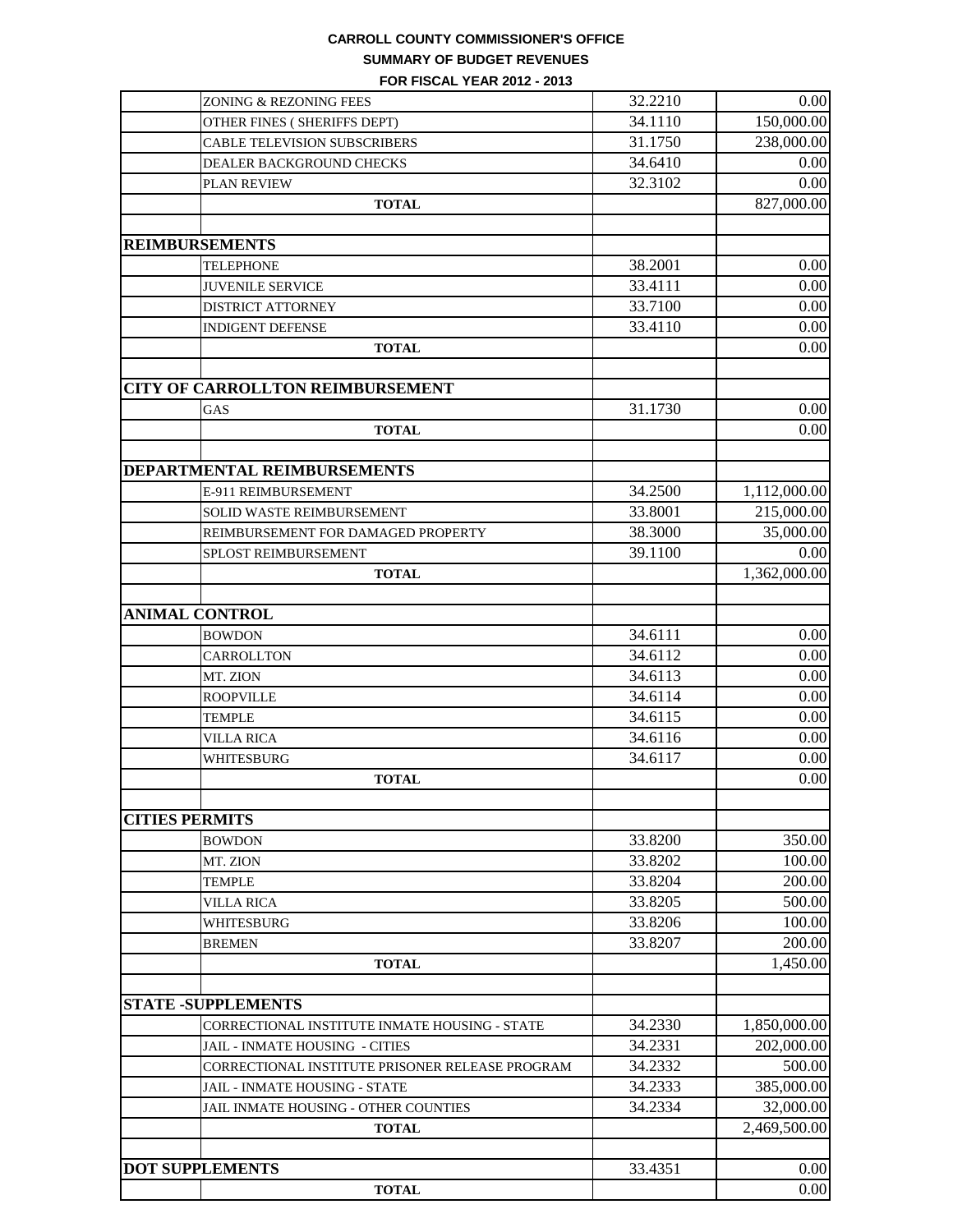# **CARROLL COUNTY COMMISSIONER'S OFFICE SUMMARY OF BUDGET REVENUES**

**FOR FISCAL YEAR 2012 - 2013**

| <b>COURT FEES</b>                          |         |              |
|--------------------------------------------|---------|--------------|
| <b>JUVENILE COURT FINES</b>                | 35.1160 | 7,500.00     |
| FINES & FORFEITURES - SUPERIOR COURT       | 35.1000 | 0.00         |
| <b>RECORDING FEES STATE COURT</b>          | 35.1140 | 408,000.00   |
| CIVIL COSTS STATE COURT                    | 35.1121 | 480,000.00   |
| <b>STATE COURT FINES</b>                   | 35.1120 | 880,000.00   |
| PROBATE FEES                               | 35.1150 | 202,000.00   |
| PUBLIC DEFENDER FEES                       | 35.1135 | 20,000.00    |
| FINES & FEES - MAGISTRATE                  | 35.1130 | 345,000.00   |
| FINES FOR JAIL MAINTENANCE AND OPERATION   | 35.1401 | 125,000.00   |
| FINES FOR DRUG STUDY                       | 35.1402 | 0.00         |
| PROBATION FEES                             | 35.1403 | 2,500.00     |
| <b>DUI PUBLISHING</b>                      | 35.1404 | 1,000.00     |
| DRUG COURT REIMBURSEMENTS                  | 35.1945 | 40,500.00    |
| VICTIM ASSISTANCE PROGRAM                  | 35.1950 | 130,000.00   |
| <b>TOTAL</b>                               |         | 2,641,500.00 |
|                                            |         |              |
| <b>OTHER DEPARTMENTAL INCOME</b>           |         |              |
| <b>ANIMAL CONTROL</b>                      | 34.6100 | 86,000.00    |
| PARKS & RECREATIONS                        | 34.7000 | 1,375,000.00 |
| RECYCLING INCOME                           | 34.4130 | 130,000.00   |
| <b>CARDBOARD SALES</b>                     | 34.4160 | 0.00         |
| <b>TOTAL</b>                               |         | 1,591,000.00 |
|                                            |         |              |
| <b>LEASE / RENT INCOME</b>                 |         |              |
| DEPARTMENT OF FAMILY AND CHILDREN SERVICES | 38.1010 | 205,200.00   |
| <b>PATHWAYS</b>                            | 38.1020 | 75,000.00    |
| <b>OTHER LEASE/RENT</b>                    | 38.1030 | 17,400.00    |
| E-911 RENT                                 | 38.1040 | 250,000.00   |
| <b>SOLID WASTE</b>                         | 38.1050 | 250,000.00   |
| <b>TOTAL</b>                               |         | 797,600.00   |
|                                            |         |              |
| <b>INTEREST INCOME</b>                     |         |              |
| <b>GENERAL FUND</b>                        | 36.1010 | 56,000.00    |
| PAYROLL FUND                               | 361011  | 500.00       |
| <b>TAX OFFICE</b>                          | 36.1020 | 15,000.00    |
| <b>TAG OFFICE</b>                          | 36.1030 | 3,000.00     |
| <b>INTEREST - SOLICITOR</b>                | 36.1040 | 0.00         |
| <b>MAGISTRATE COURT - INTEREST</b>         | 36.1050 | 375.00       |
| <b>WORKER COMPENSATION - INTEREST</b>      | 36.1060 | 9,000.00     |
| <b>TOTAL</b>                               |         | 83,875.00    |
|                                            |         |              |
| <b>OTHER INCOME</b>                        |         |              |
| <b>MAPS/ OTHER COPIES</b>                  | 34.1930 | 7,000.00     |
| COMPUTER GENERATED LISTS                   | 34.1931 | 0.00         |
| <b>COPIER - CLERK OF COURT</b>             | 34.1932 | 26,000.00    |
| <b>QUALIFYING FEES</b>                     | 34.1910 | 3,000.00     |
| <b>CITY ELECTION FEES</b>                  | 34.1950 | 0.00         |
| <b>HOUSE ESCORT FEES</b>                   | 32.2220 | 0.00         |
| <b>SALES OF COUNTY PROPERTY</b>            | 39.2100 | 36,000.00    |
| RETURNED CHECK FEE                         | 34.9300 | 6,500.00     |
| <b>VENDING COMMISSIONS</b>                 | 34.9901 | 750.00       |
| CHILD SUPPORT INCENTIVES                   | 34.9902 | 900.00       |